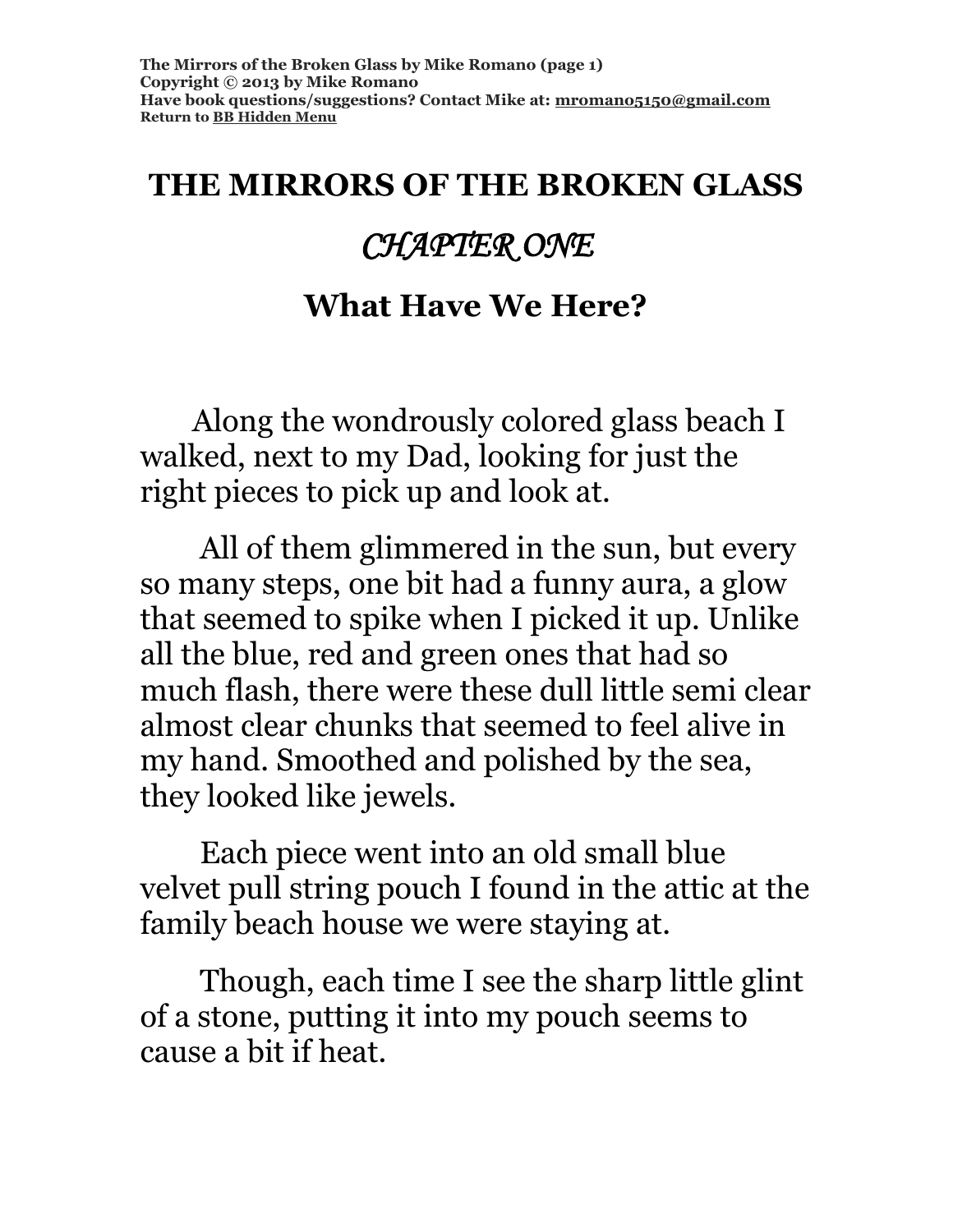Our walk took half the morning and I picked up enough glass to fill my bag to the top. It felt like a little heater which seemed a good thing on this crisp morning

 Dad asked me if I was done hunting treasures, with a smile, and I shook my head yes.

 As we were walking towards the car, I caught a bright sparkle in the corner of my eye. Turning and seeing that there was a single spot behind a rock, I asked Dad to wait a moment, leaned over, picking it up and putting it into my swollen pouch, just to fit.

 As the final shard touched the other pieces a tone, almost musical came from the pouch. Dad turned and asked, "What did you ask?"

 "Nothing, Dad," I said. He shook his head and kept walking but I think I heard something besides the music too…a word… "Help!"

 At home, I went upstairs to my room, threw the bag on my bed and could have sworn I heard a muffled "Oomph!" Looking around, I saw no one else. Dad called from downstairs, "Lunch!"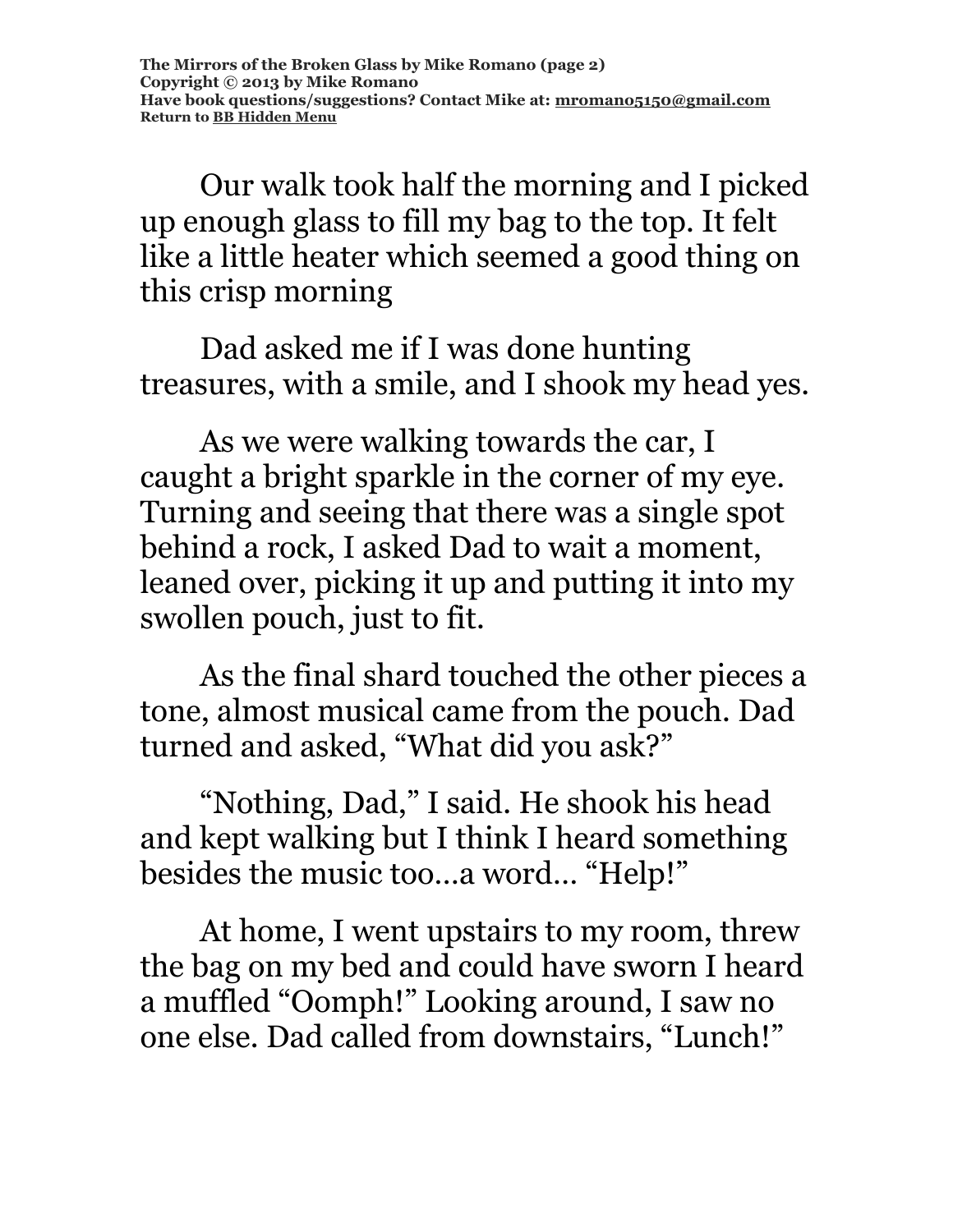**The Mirrors of the Broken Glass by Mike Romano (page 3) Copyright © 2013 by Mike Romano Have book questions/suggestions? Contact Mike at: [mromano5150@gmail.com](mailto:mromano5150@gmail.com) Return t[o BB Hidden Menu](https://www.bartlettbiographies.com/hidden-menu)**

Down the stairs I flew, but the noises were on my mind.

 "Dad how long has our family owned this summer cottage?"

 "Let's see…I was a lad and remember my grandfather being here, so, you would be the fourth generation of our family here."

"Who owned it before, Dad?"

 "Odd you should ask. Only last week I found journals in the attic while cleaning up for our summer usage." "It talks of the original Owner and builder in the middle 1800's." "About 1866 as best as I can figure."

 "The Man, a Grandfather, lived here with his Daughter and Granddaughter." "It seems he was an outspoken old gent and got on the bad side of some rather strange women in the countryside by buying up great plots of land then fencing them off. This whole beach and probably as far as you can see was all his, so the story went."

 Not responding to their wants, then threats, these ladies gathered on the beach, one night,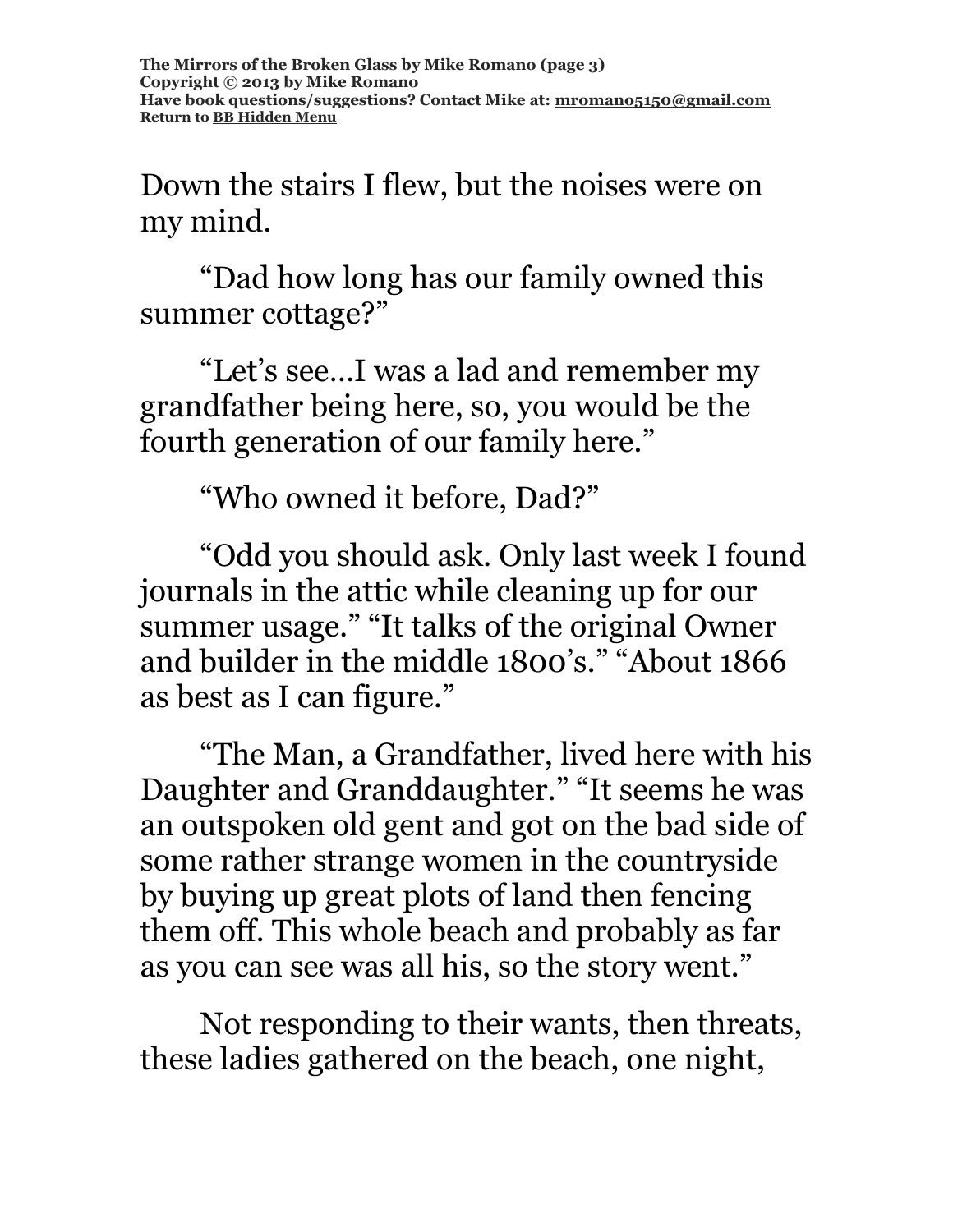**The Mirrors of the Broken Glass by Mike Romano (page 4) Copyright © 2013 by Mike Romano Have book questions/suggestions? Contact Mike at: [mromano5150@gmail.com](mailto:mromano5150@gmail.com) Return t[o BB Hidden Menu](https://www.bartlettbiographies.com/hidden-menu)**

built a great bon fire and chanted around it until the family came outside.

The Grandfather told them to leave but all they did was chant and circle the fire, dancing. He told his daughter and granddaughter Isla to go in the house, lock the doors and hold onto his rifle while he took the horse and rig to fetch the sheriff.

 Off he rode like the wind leaving his family safely locked in and armed.

 Well…safe, until a seven year old curious little girl slipped out the back door to see the wild women dancing against the fire and full moon light.

 Closer she walked, crouching all the way as not to be seen.

 As soon as she set foot on the wet beach, her foot made the slightest noise, the dancing stopped and the women disappeared.

 By this time her mother saw through the front window, unlocked running straight towards them and hearing what was being said.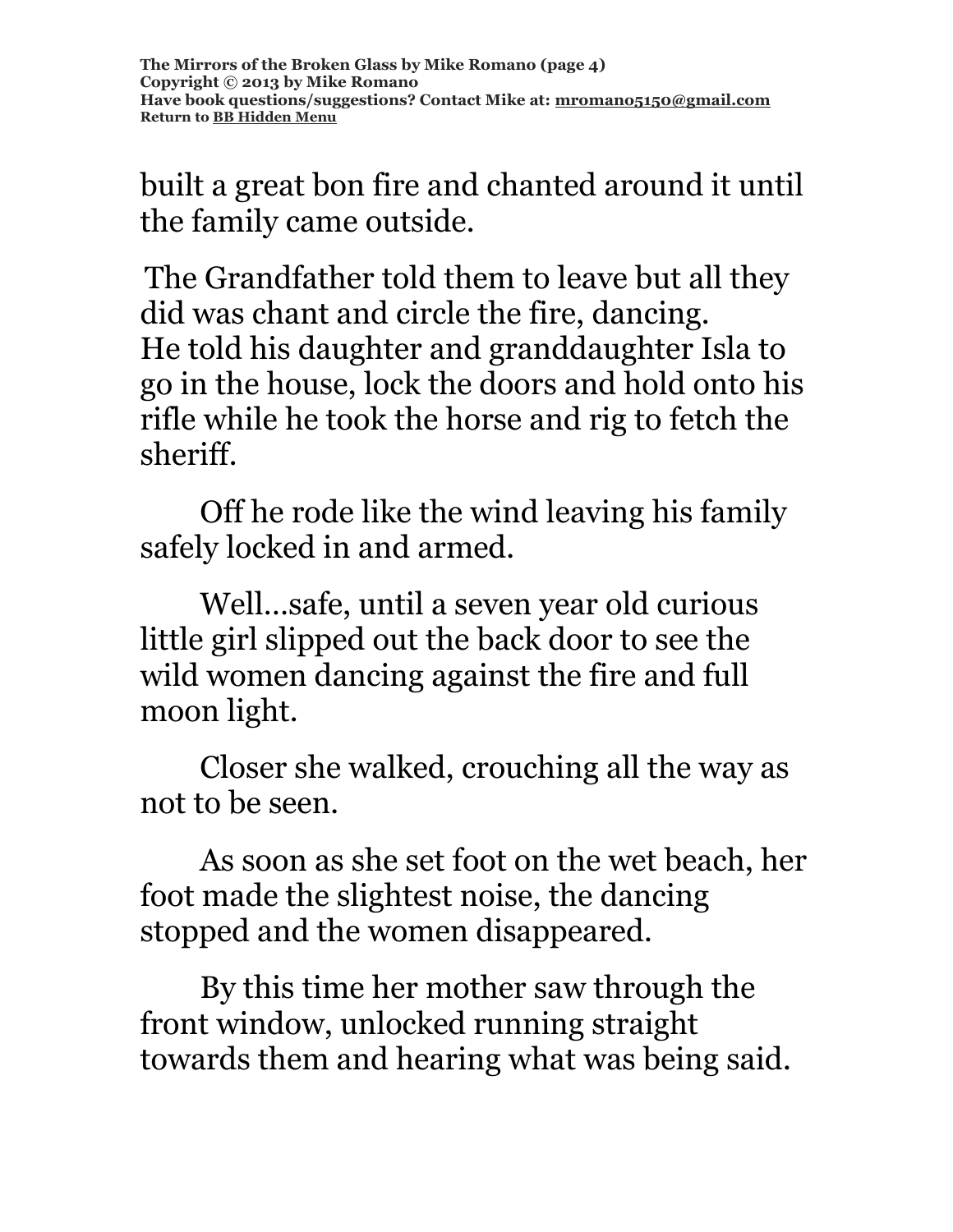**The Mirrors of the Broken Glass by Mike Romano (page 5) Copyright © 2013 by Mike Romano Have book questions/suggestions? Contact Mike at: [mromano5150@gmail.com](mailto:mromano5150@gmail.com) Return t[o BB Hidden Menu](https://www.bartlettbiographies.com/hidden-menu)**

 Isla stood up straight to see where they had gone when she felt a hand on her shoulder. Frozen for a long moment, she slowly turned to see not just older women but haggardly crones with red in their eyes chanting something in another language, till it stopped. One held up a mirror saying, "Oh so much beauty, so much beauty must be saved." With the wave of her hand and just as her Mom arrived, the mirror sparkled, and Isla disappeared!

 The crone handed the mirror to Isla's mother saying…

"On the brightest night of every full moon, you may see her beauty in this looking glass forever."

 Her mom fell to her knees and clutched the mirror to her breast. When next she looked up, they were all gone. All that was left was the burning fire and the mirror.

Not too very long later, Grandfather and the Sheriff came barreling up to the front of the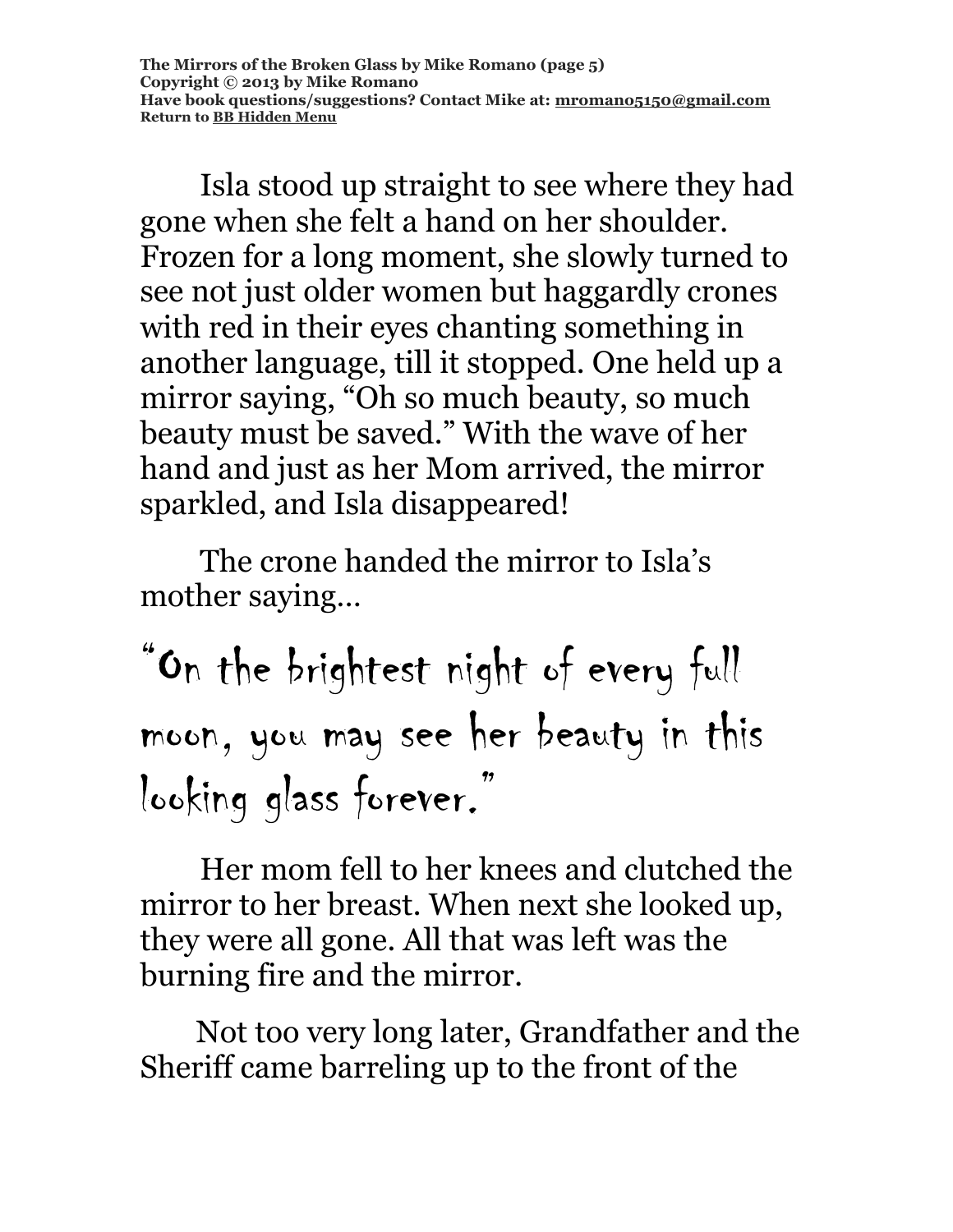house on their exhausted horses. "What is going on? Where is Isla?" He shouted.

"The old women spoke this curse, and my little girl disappeared in front of my eyes." Isla's Mother said, not admitting, in her tortured mind, that her little girl was trapped in the mirror.

The search party was so large, and it went on for days but to no avail. Her mother just sat on the porch rocking in her chair and singing her daughter's favorite song quietly to the mirror she held close to her heart.

That was the end of the journal.

What wasn't written was that......

Years flew by, and Grandfather passed on leaving a daughter who never really got over the loss of her little one. Sit, rock and sing were her daily routine till one day, the Crones, again built a fire and danced in the rays of the full moon.

Going out to them, she saw that they hadn't aged a day in the passing of the ten years since that night.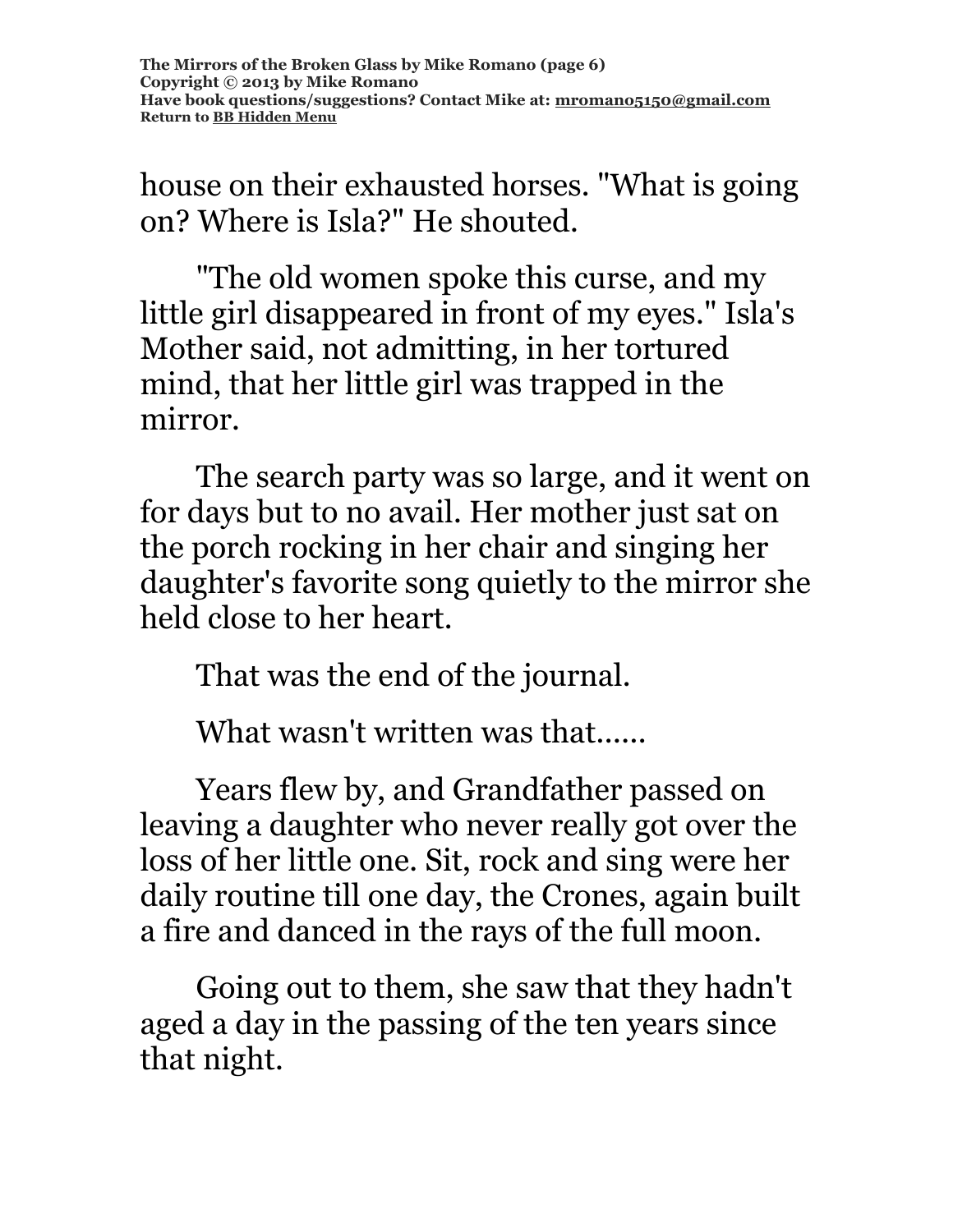"What are you doing "Now!?" She cried.

One of them answered, "We heard the old man who fenced off our land has left this world and have come to claim ours back!"

"You'll never be given permission to be on this, 'MY' land." as she began throwing huge handfuls of sand on the fire to put it out.

"We believe you and think you should suffer the same fate as the little girl,"

Again, as once before in the same spot, the old women chanted and held an enchanted mirror in front of the Mother. In a Sparkle and before the mother could speak another word,

she was gone.

With the abandonment of the home, many things were dumped right there on the beach as no one claimed the property, I guess the glass came from there.

The property passed through hands for several years till Dad's grandpa bought it and we've been here ever since. Oh, by the way, I'm Amy Johanus and I come here with my Grandpa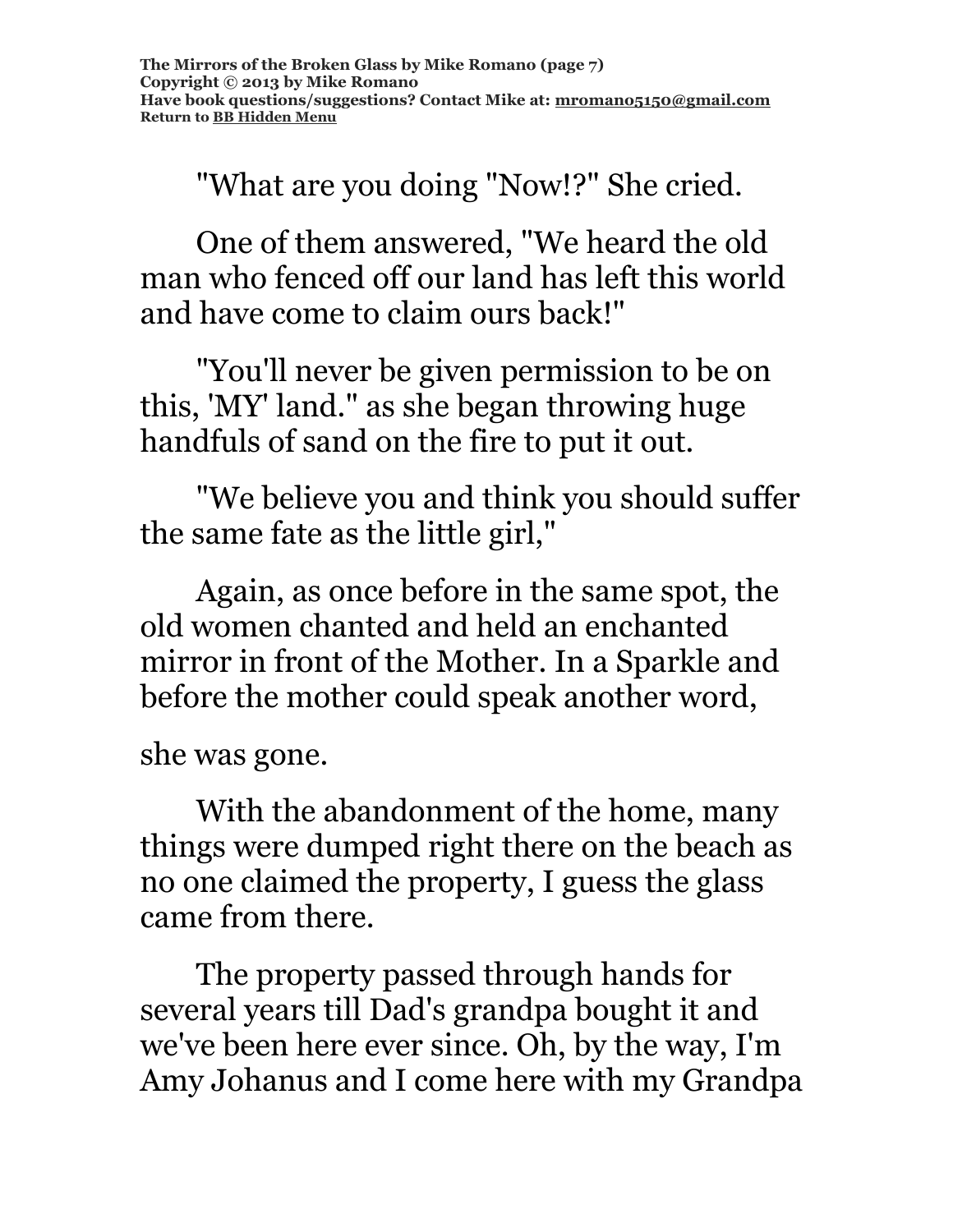Mike, Dad Michael and Mom, Joanne. Yeah, I know, Joanne Johanus. She gets all kindsa looks but always smiles. She's great like that.

Now, we're up to today or "Up to speed" as Grandpa says it.

Now, back to me the glass pieces and my bed.

Spreading out the pieces on top of the bed spread, I could see a faint color difference in the glass. One was a pearl color and the other, with an ever so faint pink shine.

"This means there are "Two" mirrors. So back to the spot I ran.

Looking under rocks and by plants, I found two more handfuls of sparkling glass like that which I had.

One last look around the sand and dirt, lifting rocks, yanking out grasses and under bushes then back like a shot up to my room.

On the way beck up the stairs, Mom yelled out, "Going to a fire?"

"Nope, Mom, just to do a puzzle."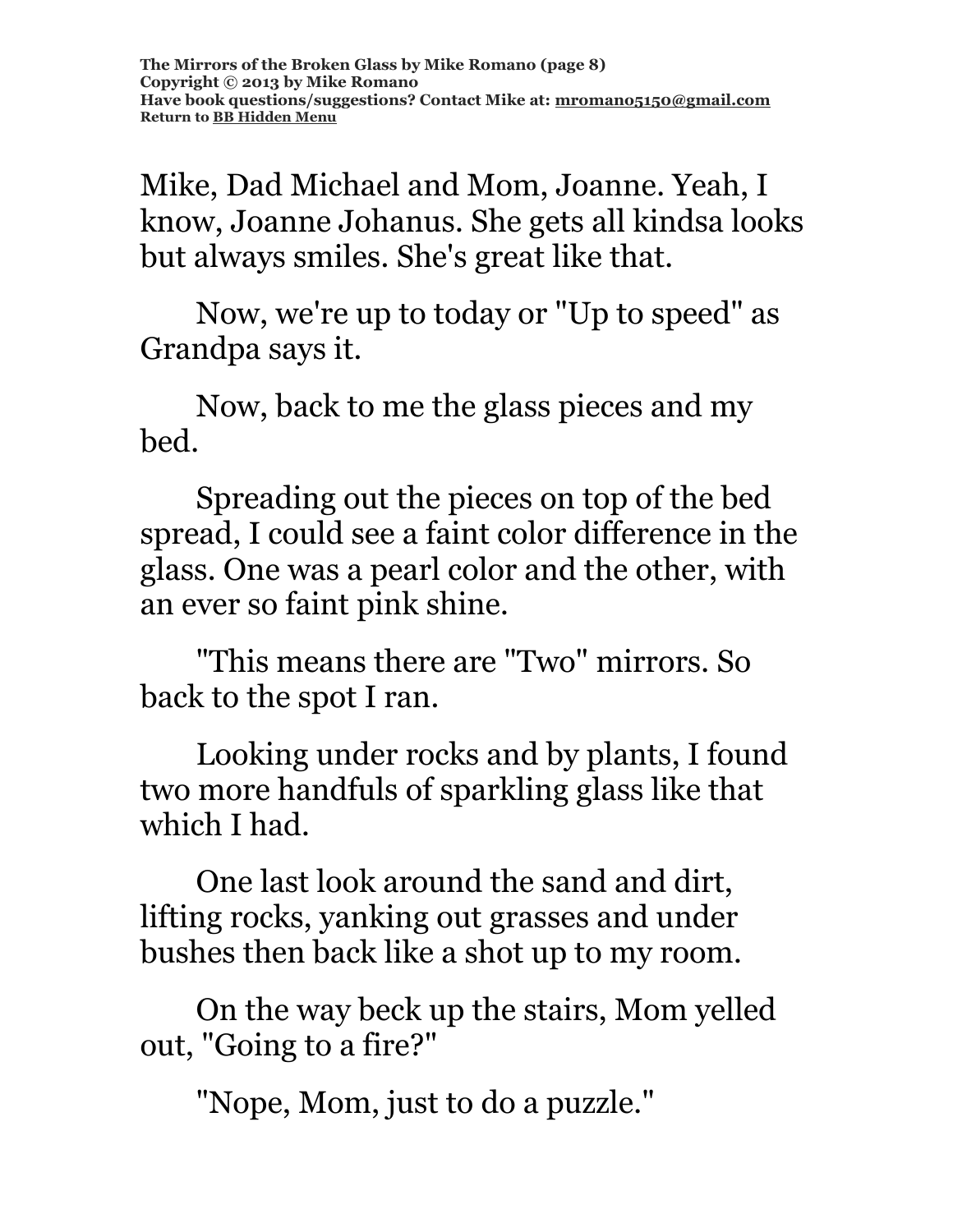After separating the pearly ones from the pinks, I could see that the piles were exactly the same size!

I'm great at puzzles, I get that from Dad who puts together some of those monster ones but without any picture and the glass edges were a bit worn smooth.

Well, how to fix the pieces from moving.

"Hey Dad!" I yelled to down stairs. "Can you come up here and give me some Ideas?"

He came up curious as to how he could help, looked at the two piles of sea glass and smiled.

"This looks like a good challenge for you." "Why not flatten some clay out with a wooden roller and fix the pieces to it for stability?" he said.

"Super, Dad" and off I ran to the work shed.

I found a round stick of wood, Dad calls a dowel, grabbed a saw and proceeded to cut off a two foot piece smoothing the edges so I wouldn't get a splinter.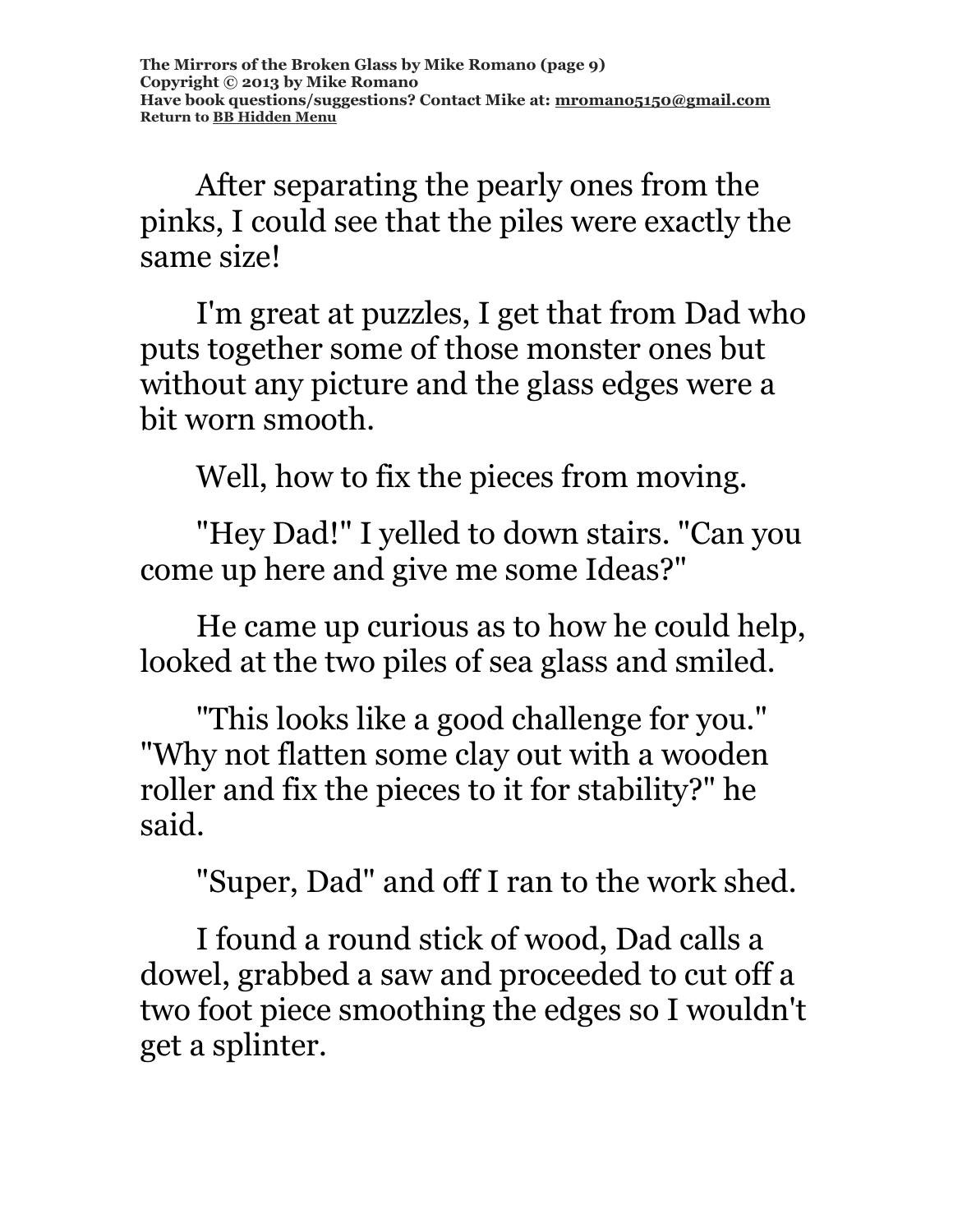Back to the table in my room, I smooched the clay as flat as I could and rolled it with the dowel.

Hey, this is kinda like helping Mom flatten out pie crusts, I thought.

There...Now with the colors in separate piles, I started with the pearly one.

Dad always says to start with the edges in a puzzle. Let's see. Which...Hey, it looks like most are curved. Hmmm, maybe a circle. Ahead I started, shiny side down, with that in mind. Before long I stopped and there in front of me was the outline of a pretty good circle. Now, the insides of it.

This part didn't prove to be as easy, as a few hours later, out of the pieces I had left, I just couldn't seem to match any sides, so I called Dad, the Master Puzzle doer!

Up he came to my squeal and asked how I was doing?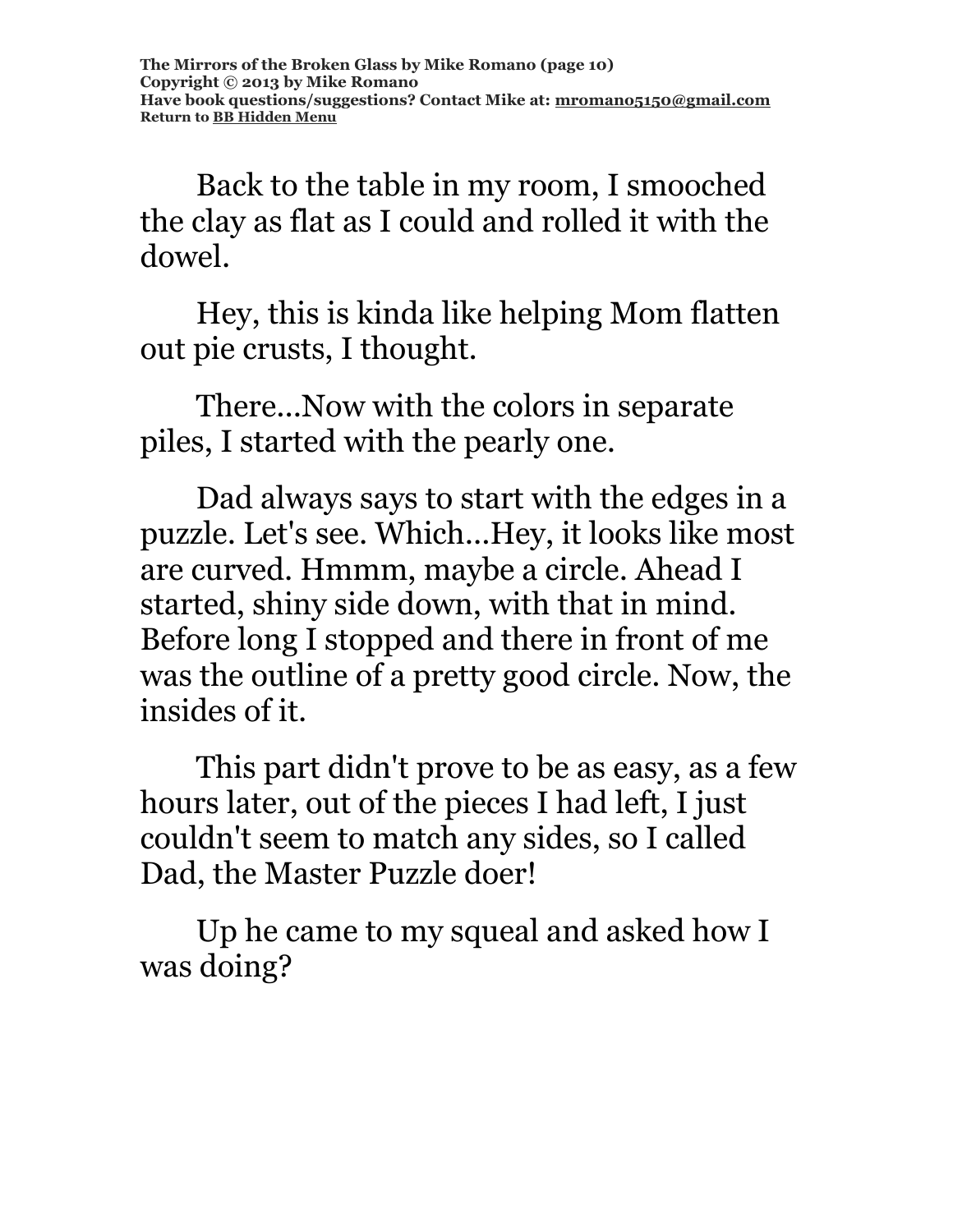"I remembered what you said about the outside and started out like a wild fire, then quickly burned out. I'm stumped.

"Let me see what you have," he said as he put his hand to his chin, leaning over my shoulder.

"Put all the left over pieces close together in the center of the circle you have done, then twist a bit here and wiggle one a tad there, then you might be surprised."

The pile went into the middle, sticking over the edges and I stopped to take a stare just like Dad does.

"Hey, that one goes there and this one here, look at these two, right on the top."

Within minutes, I had a complete mirror.

Dad said, "Nice job," kissed me on the head then left the room saying, "Call me if you need help on the other one dear."

"I think I can handle it Dad, but thanks bunches."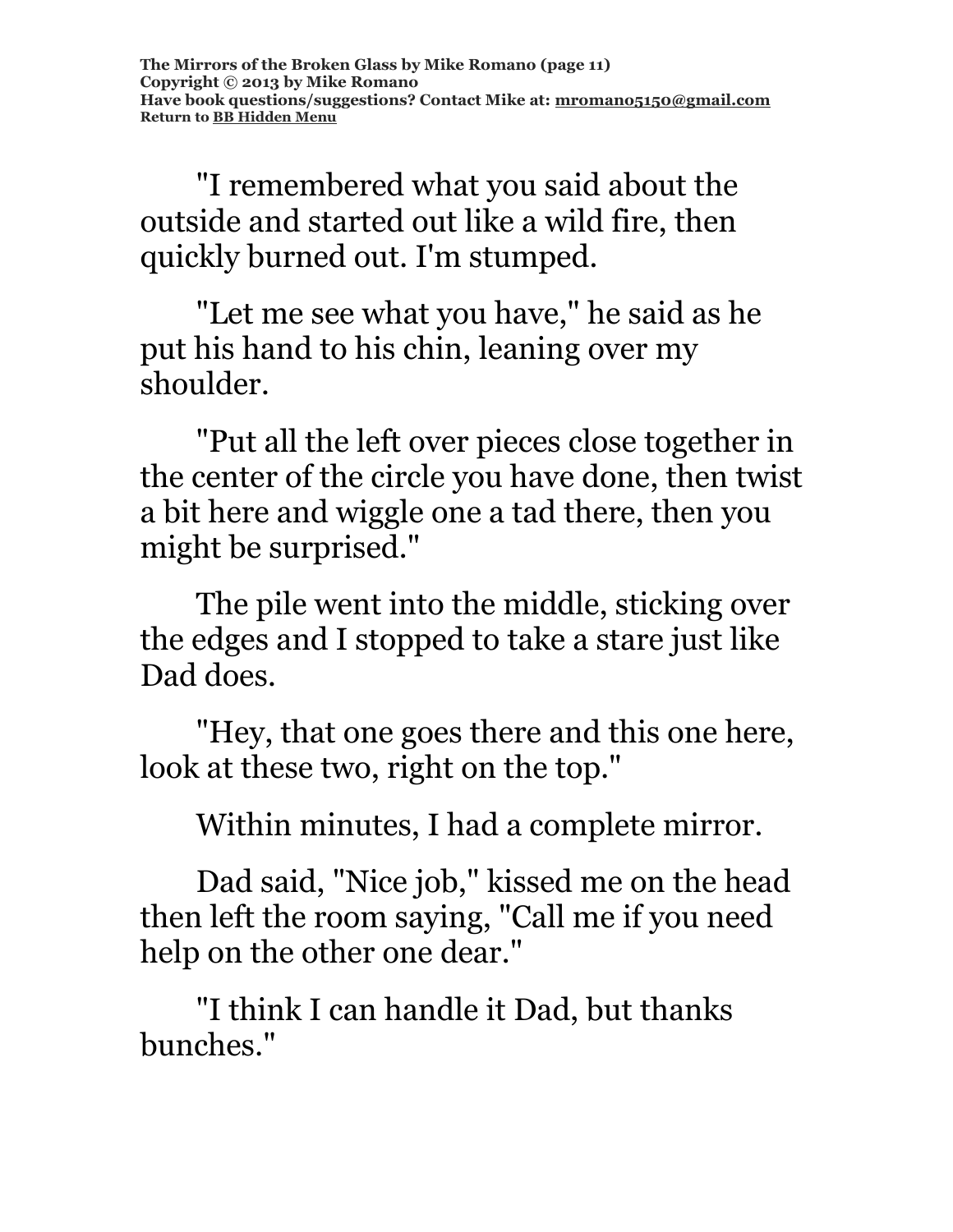Taking a look at the water polished hunks of glass, they still seemed to shimmer even the sun wasn't shining on them, very curious.

Well, I need a break before starting the next one, let's see what the sun is doing outside.

*END CHAPTER ONE*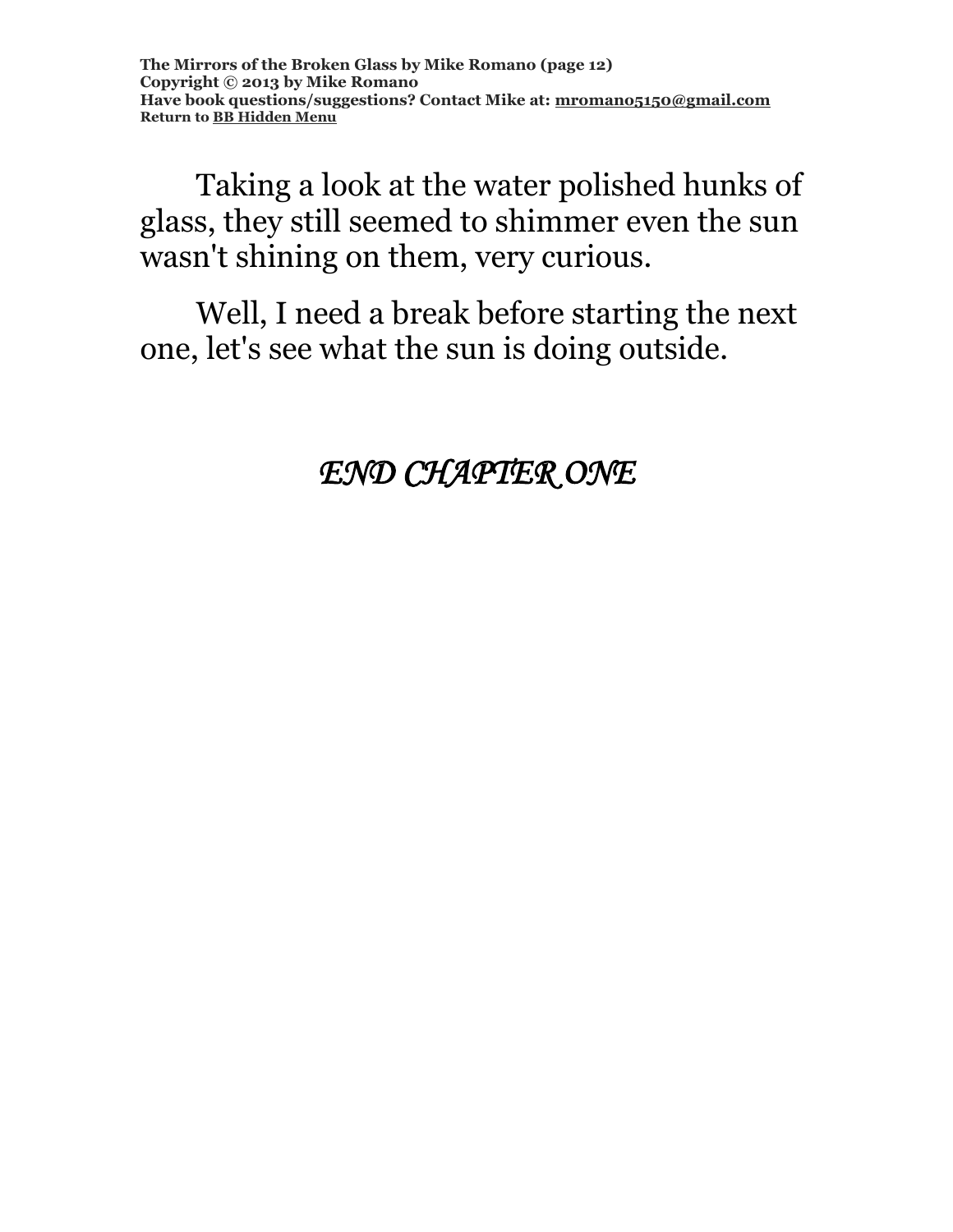# *CHAPTER TWO*

# *WHAT LIGHT THROUGH YONDER WINDOW BREAKS? Or....What's That Fire on the Beach?*

More of the day had passed than I knew, while putting together the mirror. The sun was getting low over the sea and it would soon be time for dinner.

As I took my last bite of Mom's super tasty Meat Loaf, there was a glimmer of light I visible through the window from the other side of the hill.

Just a small crown of glow over the edge of the sand dune giving a shadow to the trees like eerie goblins moving to a dance.

After helping Mom with the dishes, I took a stroll to the other side of the sand dune point.

I found the embers of a burned wood still hot from someone's bonfire.

What could have they been doing so far off the public beach, starting a fire so near our house...? Hmmm.

I spent some time on the second mirror, but its pieces were way smaller without as much "Looky"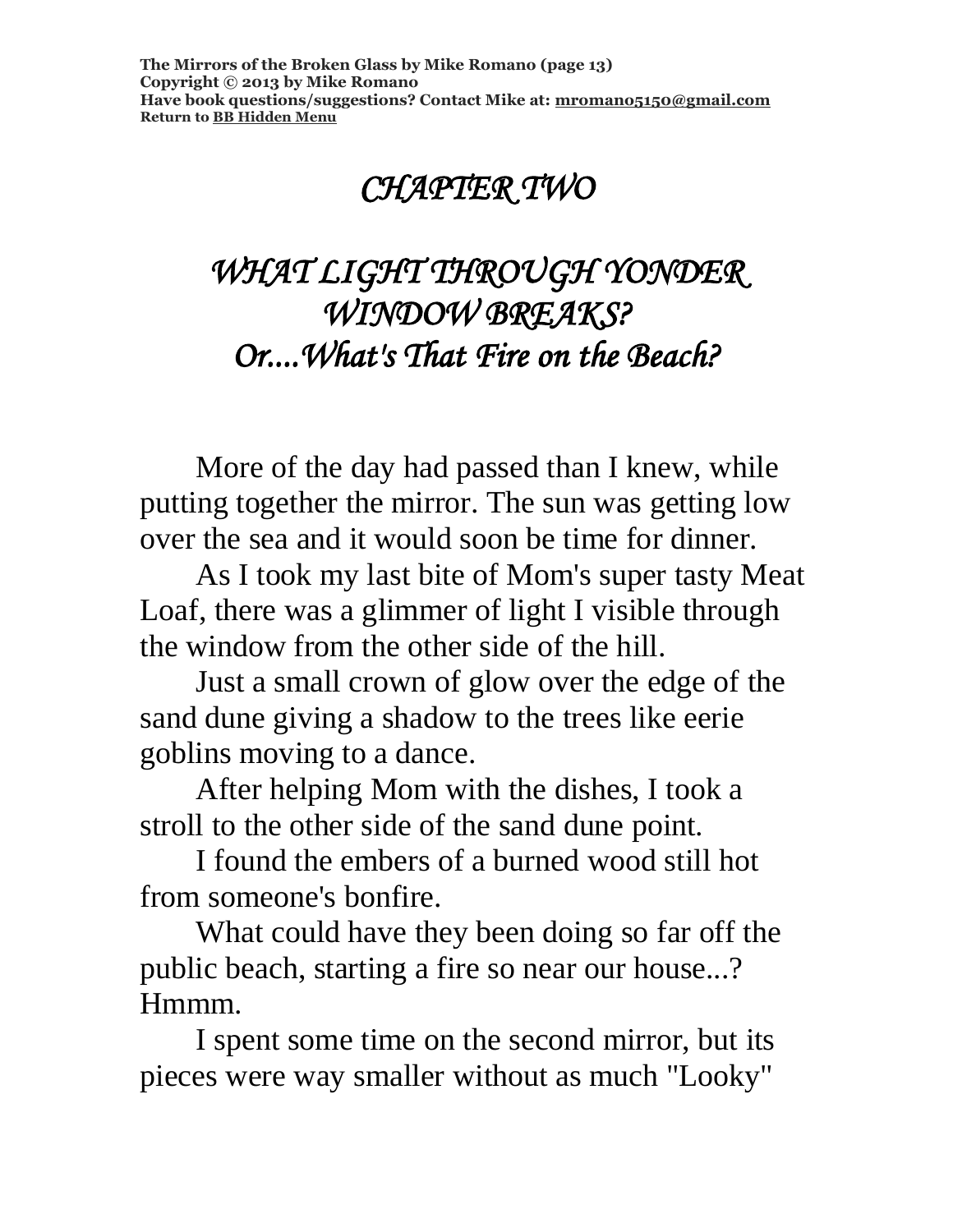help in them by putting them in the middle like Dad said with the first one, but I was not going to give up, well maybe tonight I would. First thing in the morning it would be "Mirror Building Time!"

Much later that night, I was awakened to the low chanting outside and off in the distance.

Not wanting you get up from my comfy warm bed, I just rolled over to ignore the faint mumblings.

"O.K." It's been half an hour, what the heck is going on out there?!

As I opened my bedroom window shutters and threw up the glass, I could see, better, the glow I noticed earlier...This time the faint shadows of figures around it. It looked like they were holding hands, moving in a circle.

There's no way I wasn't going to take a peek at this.

Threw on my jacket over pajamas, slipped into my fuzzy boots and swooped, quietly, down the stairs then out and across the yard to the dune.

As I approached, especially quiet, the dark figures became clearly visible.

They looked like...like...just like the witches in the Fairy Tales to scare little kids! Gnarly and all in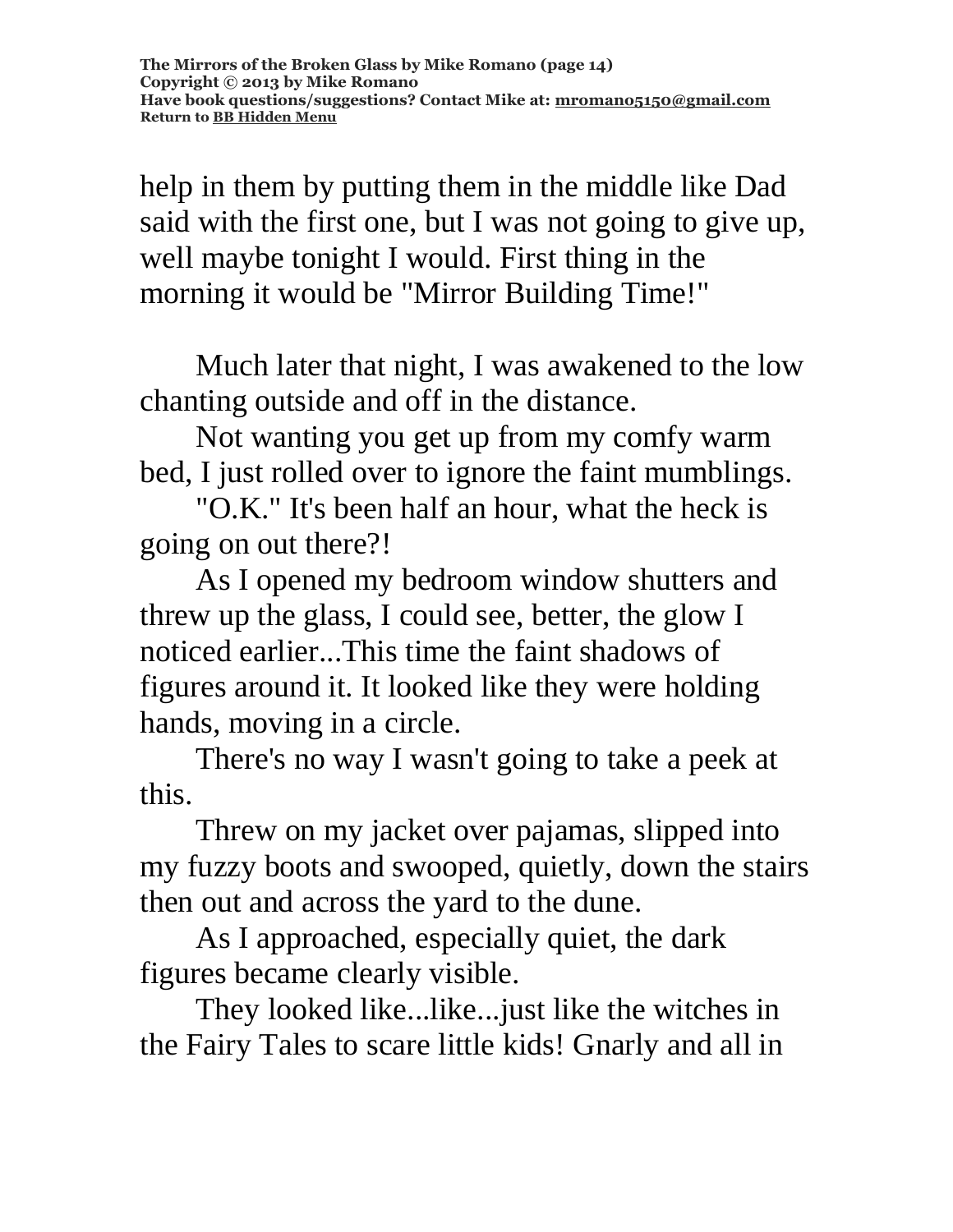black with the much important bent noses and a wart on the end.

Say, this must be a joke. No such things as Witches, and if there were, they wouldn't look like the did in the old time books, unless...

Maybe they did and "Do" exist but don't show themselves as much anymore. What if all this is "Real." No, calm down girl, just be quiet and....

"Who goes there?!" one of them shouted, more like a cackle.

"Show yourself if you know what's good for you!"

Not much chance of making a clean get away, so I stood straight and walked out and said, "Good evening." "Nice bonfire."

This seemed to throw them off a bit as no one must have ever been polite to them before.

"Where do you live little girl?" The scragliest one asked. I pointed to the big house over the hill.

Turning to each other then to me asking, "Is there anything you wish to ask us?"

"No ma'am...oh yes." as they leaned and stared with an evil scowl. "Please clean up after yourselves as this fire could cause a terrible mess."

They then leaned back, seemingly completely confused with me and only nodded as I walked off.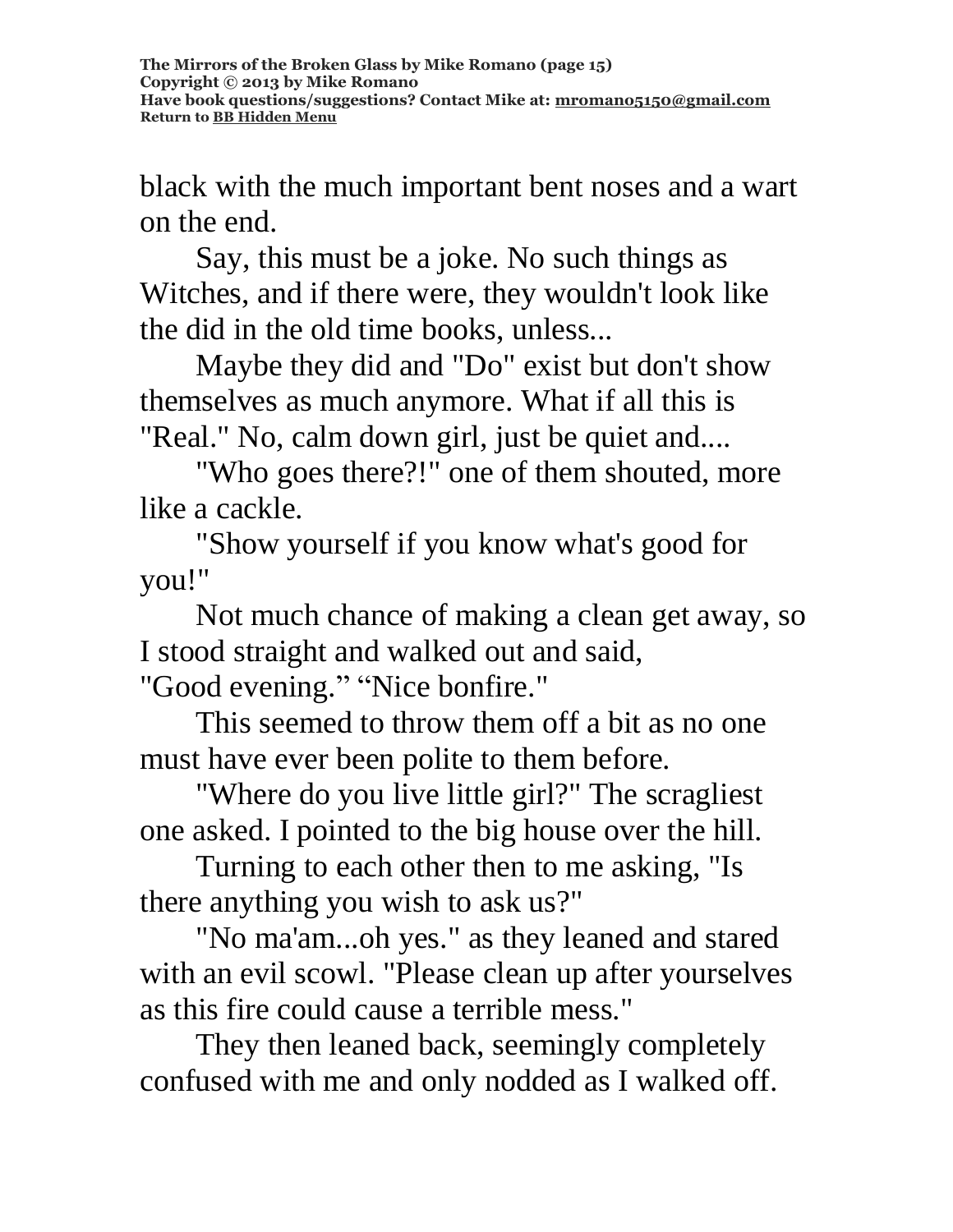**The Mirrors of the Broken Glass by Mike Romano (page 16) Copyright © 2013 by Mike Romano Have book questions/suggestions? Contact Mike at: [mromano5150@gmail.com](mailto:mromano5150@gmail.com) Return t[o BB Hidden Menu](https://www.bartlettbiographies.com/hidden-menu)**

Once over the other side of the dune hill, I took off like a shot, up the stairs, into my house and up then under my covers.

"Whew" what the heck was I thinking?

The next hour or so was spent running things over in my head, couldn't sleep, so I sat up working on the second mirror. That's when I heard it for the first time.

#### *END CHAPTER TWO*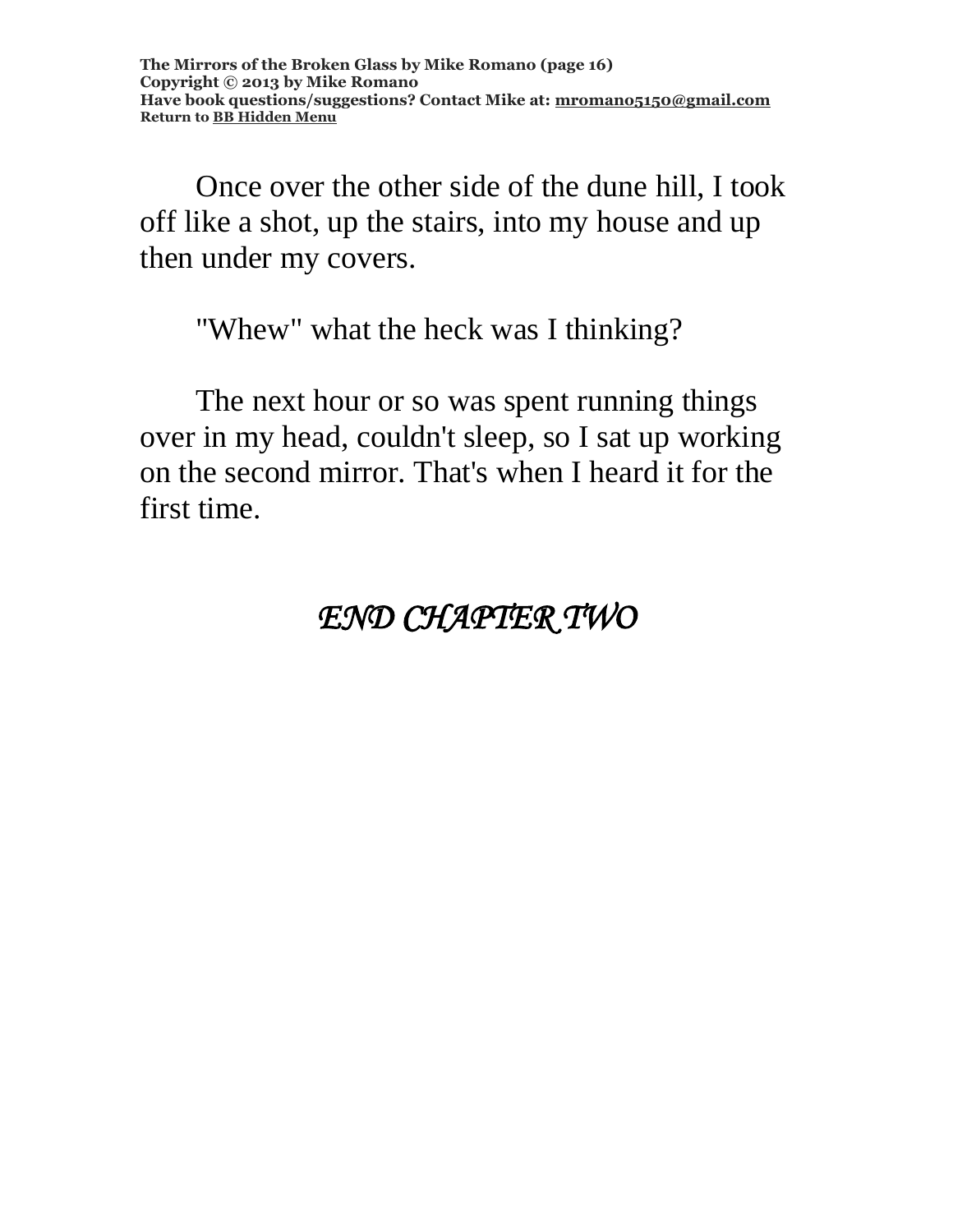## *CHAPTER THREE Who...When....Where?!*

I sat straight up and looked around. "Nope, Completely alone" I said to myself, settling down again to piecing glass together. Then, there it was again. This time I swore I heard words.

"Help me." A soft plea came from down in front of me. from the completed mirror!

Holding it up, I started to make out a reflection of a face. "Not Mine!" Down it went.

Gathering my self, again I lifted the "Not my reflection" towards me.

It was a young girl, my age, looking directly at me. "My name is Isla, who are you?" she asked.

"I'm Evelyn, please to meet you, I guess." Although I was pretty far from pleased at that point.

The "Who' was sort of answered, but "When and Why" were next on the list.

Isla went on to tell me of her Grandfather and Mother, how they loved it here by the beach...Until that day, when the bonfire brought her to meet the Witches.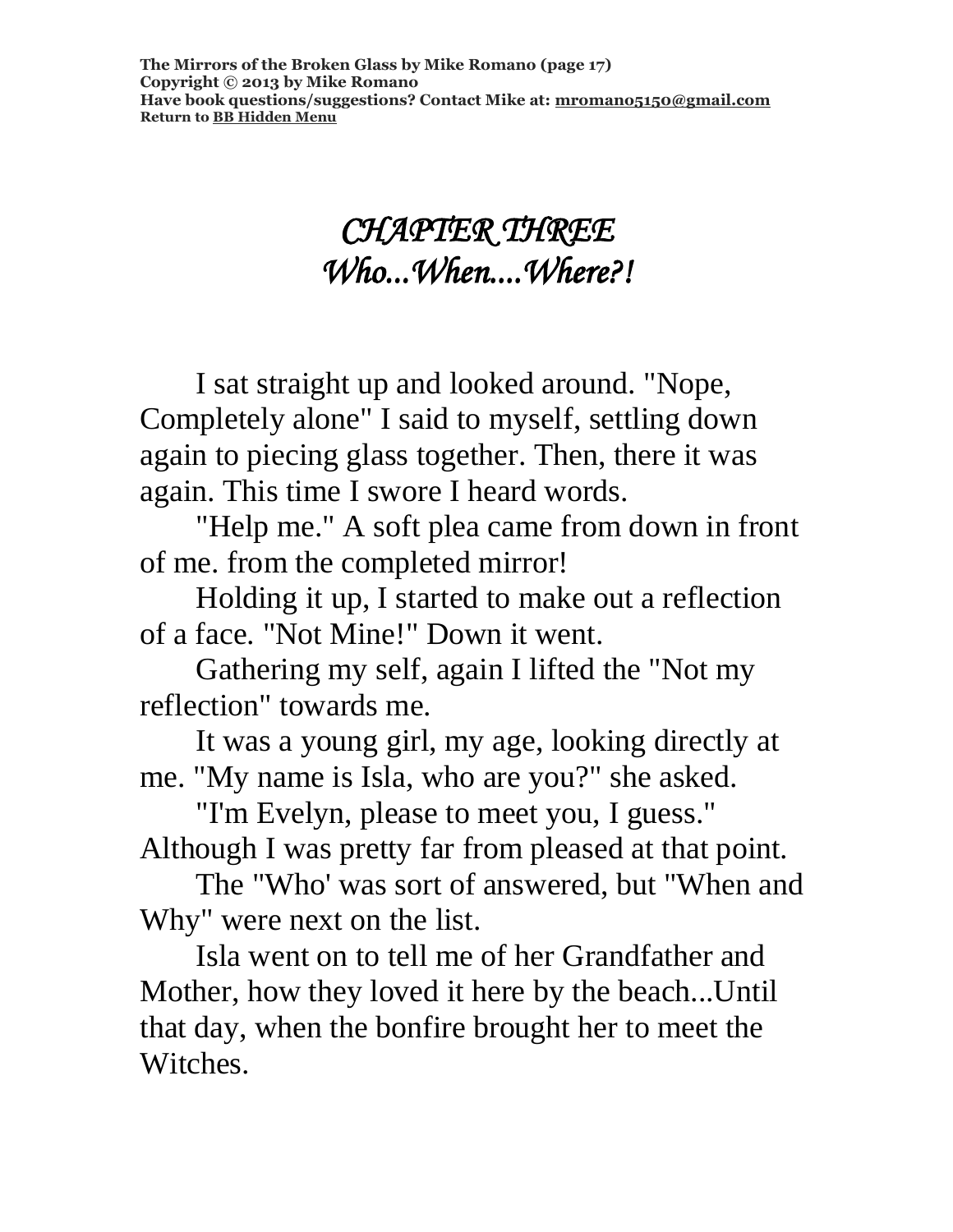"What?!'' I met them too! I told her, and by a bonfire with them dancing around it singing in some other tongue a scary chant."

"That was it!" Isla said, just before I ended up in here.

"I must have confused them," I said and gave them a command to clean up the mess when they were done with the fire. This must have thrown them off their horrible intentions."

"I suspect so. My how brave you were telling them to pick up after themselves," as we both had a little giggle.

"You know, "Isla said, with a sigh in her voice, "It has been so long since I have been able to smile alone laugh. Thank you ever so much Evelyn."

"Enough with the introductions and story of what has past. How do we get you back out of there?" Was my next question.

"It's been so long since that night, I don't think my memory is good enough to help," said Isla.

"I will think hard and between the two of us, we will come up with a plan, ok Isla?"

This seemed to give her a glimmer of hope as she smiled, while I put her down to get a good, rest of the night's sleep as to get right on the job at mornings first light.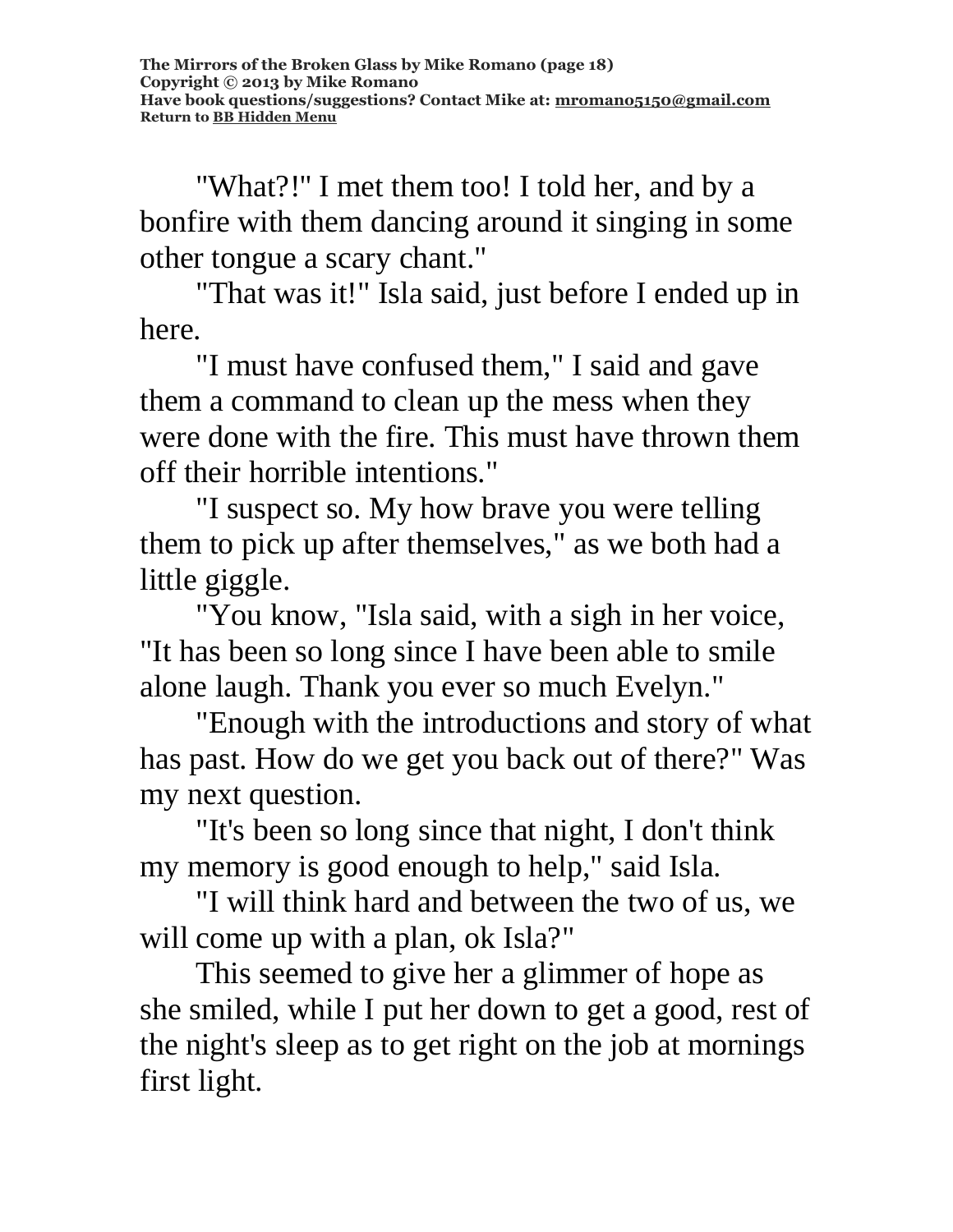**The Mirrors of the Broken Glass by Mike Romano (page 19) Copyright © 2013 by Mike Romano Have book questions/suggestions? Contact Mike at: [mromano5150@gmail.com](mailto:mromano5150@gmail.com) Return t[o BB Hidden Menu](https://www.bartlettbiographies.com/hidden-menu)**

With the sun's light just starting to come over the dune, I leapt from my bed and started thinking of a plan while getting dressed.

"I need a list of Ideas and possibilities to follow up on. Let's see. Hmmmm.

#### *MY LIST*

*1... Look back to where the Witches had their fire for clues. 2...Keep watch for their return and "Stay Out Of Sight!" 3...Get to work on second mirror 4...Talk to Isla more to see if her memory can recover anything from that night.* 

*No one can know of this ...at least not yet!* 

**Evelyn**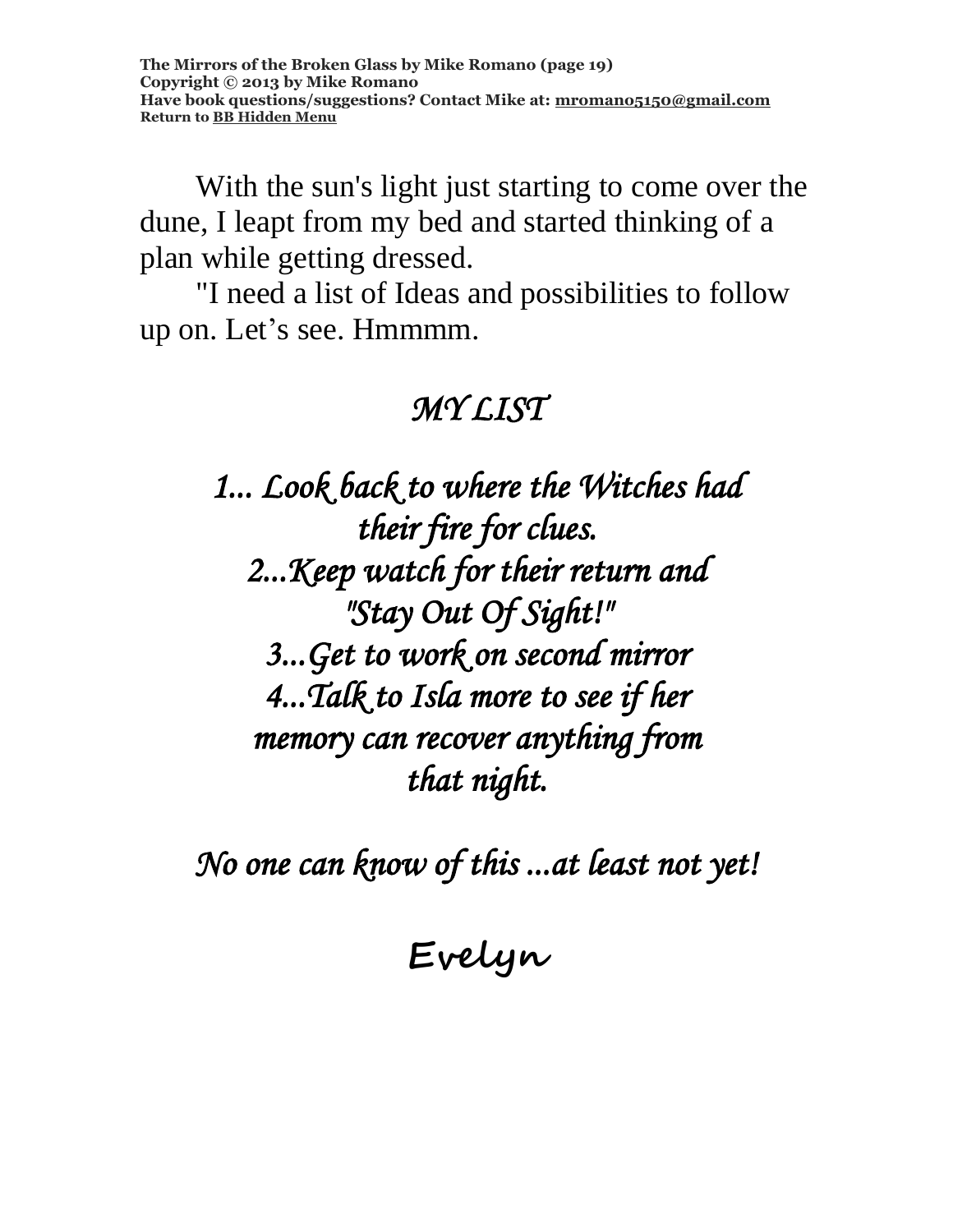**The Mirrors of the Broken Glass by Mike Romano (page 20) Copyright © 2013 by Mike Romano Have book questions/suggestions? Contact Mike at: [mromano5150@gmail.com](mailto:mromano5150@gmail.com) Return t[o BB Hidden Menu](https://www.bartlettbiographies.com/hidden-menu)**

Now...it was off to the scene of the crime...that's how they say it on television.

#### *END CHAPTER THREE*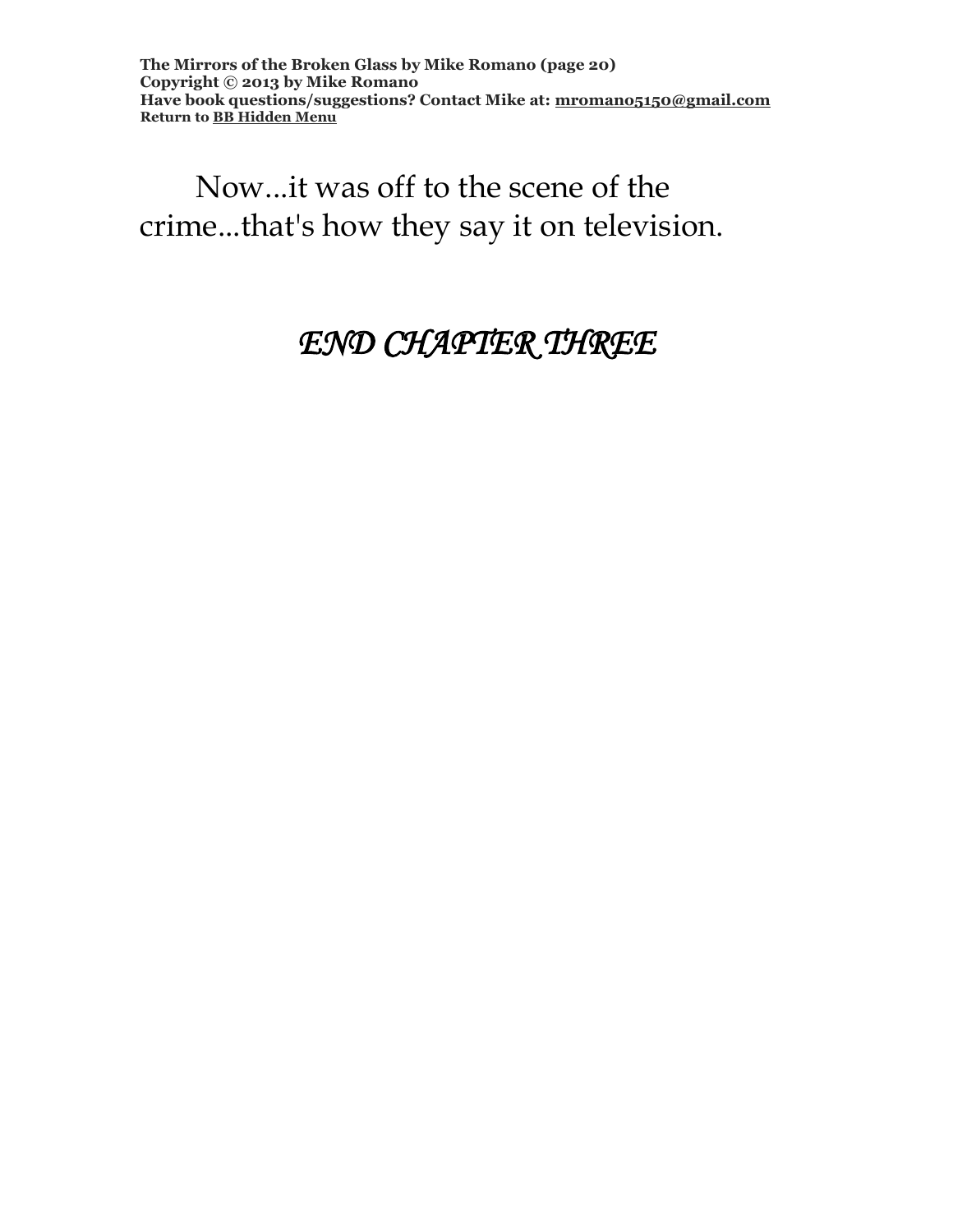## *CHAPTER FOUR*  **If I Can Only Make Out What They Are Saying!**

Out the door and over the dune I ran. Stopping before going over the top to see if I was alone or were there some unwanted visitors lurking around.

Nope, nothing but a large pile of ash, Hey, they didn't clean up! Well, didn't really expect them to, but now, on to any clues.

The ashes, they seemed to make a shape, a circle of sorts, and there were many footprints going on a circle, then off towards the woods.

I'm going to follow the to see just where they end up.

Over the other side of the far dune and into the woods I slowly went. Not knowing who I may run into.

Then, half way into the thickest part of the treed area, the prints, they just disappeared in front of the gnarliest, dead giant tree stump I'd ever seen!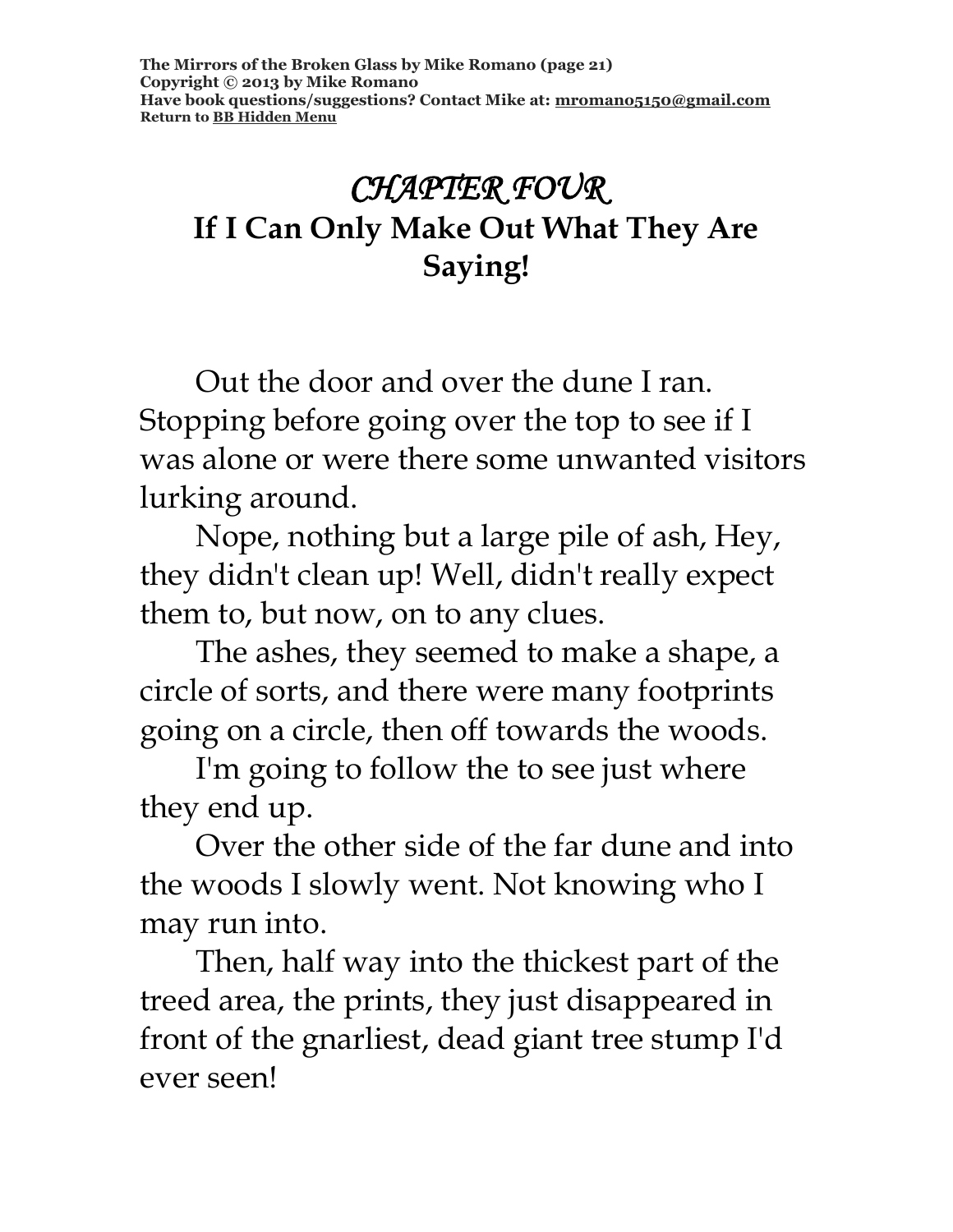Taking a walk around it, not a foot step was apparent, only those right up to this trunk, wider than I was tall and ten times up just stood there, daring me like, to figure out it's secret.

Dad always told me, "Take a few steps back, tell yourself what is right there in front of you and sometimes, the solution will come to you in a flash."

So, back I stepped. "Let's see...Big dead tree trunk, footprints end in front of it. Now where could they go?"

Up in the air, was one of my answers. Climb the tree, another...Into the tree. Hey, "That's it!!"

There must be an opening somewhere in that big old thing!

Softly, I rubbed my hands over the trunk, trying to feel any odd edges that may lead to an opening.

After almost an hour, and two splinters, I was about to give up and leaned on a nub of a branch long ago broken annnnnd "Click!"

An edge, ever so faint, appeared in the face of the tree. Placing my finger nails against it, I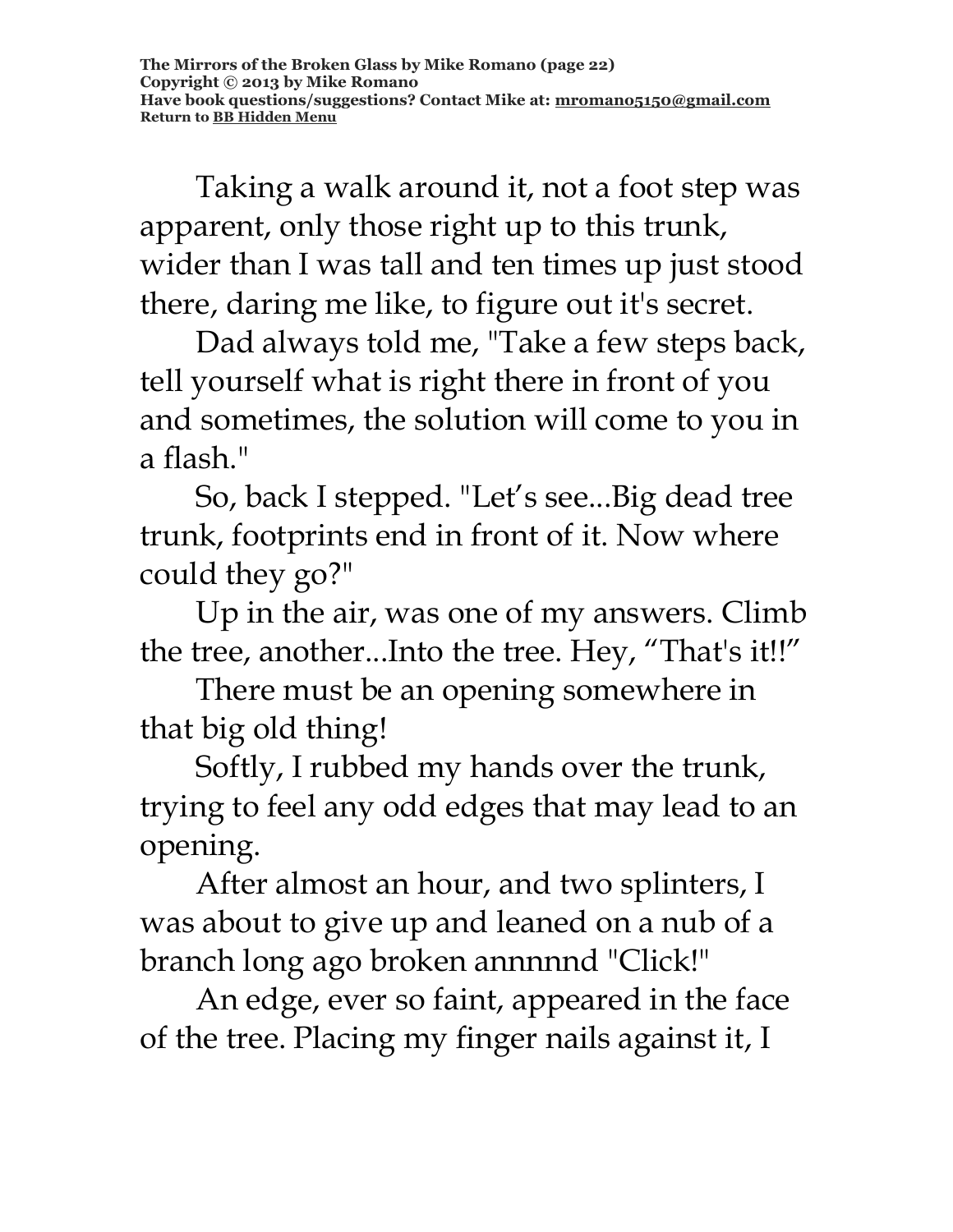was able to open a tall slender door to a deep, red lit stairway.

As the door opened more, a smell, like rotten eggs came from deep inside. I wasn't truly thrilled about going into this den of "Who knows what."

"Ok then, here I go. The steps felt alive with some sort of softness that my shoes sank into. The smell and the redness of the light became stronger the deeper I went.

Down nearly fifty stairs, I reached a great room with a fireplace at the far corner from which the eerie red light came.

Low growls came from near the light. Oh great, I thought, they have a dog! Probably some hound from a very dark place that loves to eat little girls. "Get a hold of yourself, Evelyn," I told myself. At which point, a few steps into the room, I was able to see five beds off to the left, just at the rim of the fire's light, with five snoring Witches in it fast asleep.

Boy, now what. I've found them, so what the heck do I do now? Then one stirred, snorted,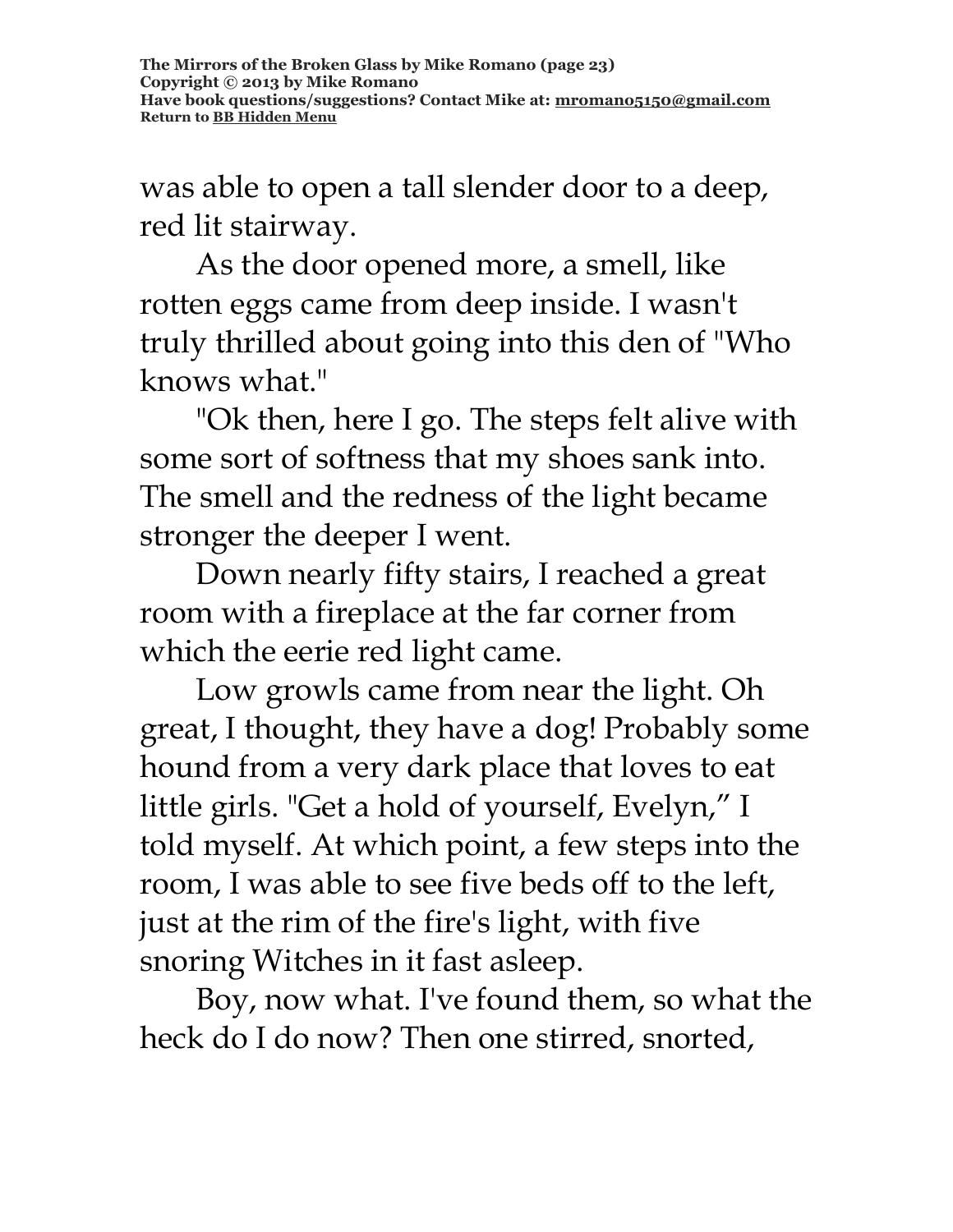took a look around from her bed an rolled over, back to sleep.

I wanted to back up, but my feet couldn't. Had to see all I could while here as I surely did not wish to make a return trip.

Finally, I was able to lift my feet in a silent slid backwards. As I passed a table near the stairs, I read the word "Spells" on it's cover.

Oh, so quietly, I opened it to the pace marked with a black feather.

There was a drawing of people dancing around a fire saying the words,

# "Spiritum tuum in speculum nobis."

I had to remember this sentence and see if Dad could help me figure out what it means.

Quickly but so silently, I swished up the stairs to the crack in the door through which a shaft of sunlight led me to freedom.

I ran with such speed as to amaze myself, right to my front door before taking a look back.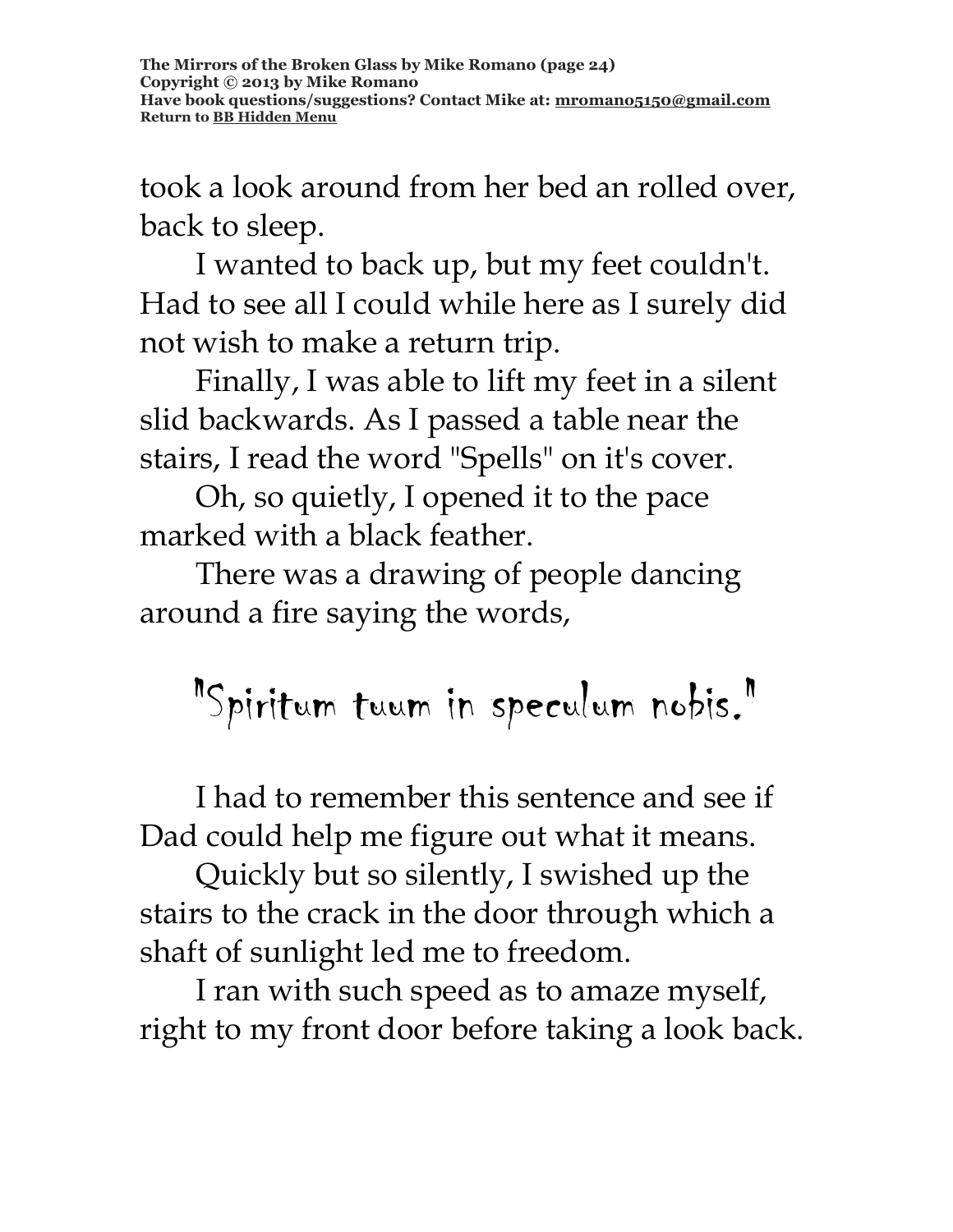Once inside, with the door shut and locked, I gazed through the door's stained glass window to see I had made it back unnoticed.

Wait...Did I shut the Spell book and put the feather back in when I was done reading it?

Oh goodness, another worry to overcome.

# *END CHAPTER FOUR*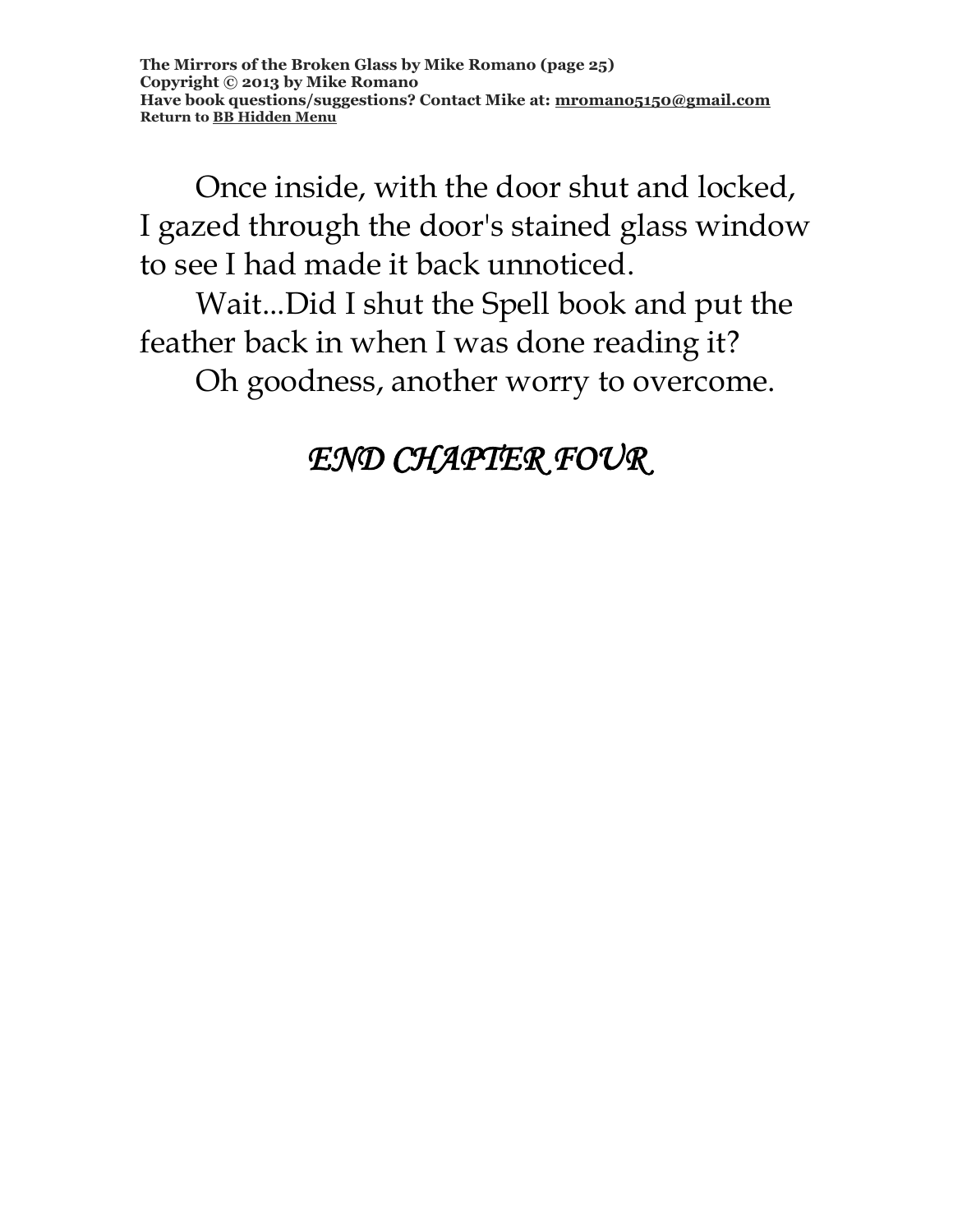# *CHAPTER FIVE Hey Dad...Ever Seen Words Like This?*

Quickly, I wrote down the phrase I kept repeating in my mind, hoping I got the spelling near to correct.

Heard Dad in the kitchen and made a Beeline for him.

"Hi Dad, whatcha doin'?"

"Just reading the paper honey…Why?"

"I have something for you to read. Maybe you can translate it for me."

"Let's see it and I will give it my best," he said.

Handing him my writing, he read it aloud, stopped and looked at me asking, "Where did you get this?"

"Oh, just something in an old book I saw. what's it mean?"

Again, he said it **"**

**"***Spiritum tuum in speculum nobis."*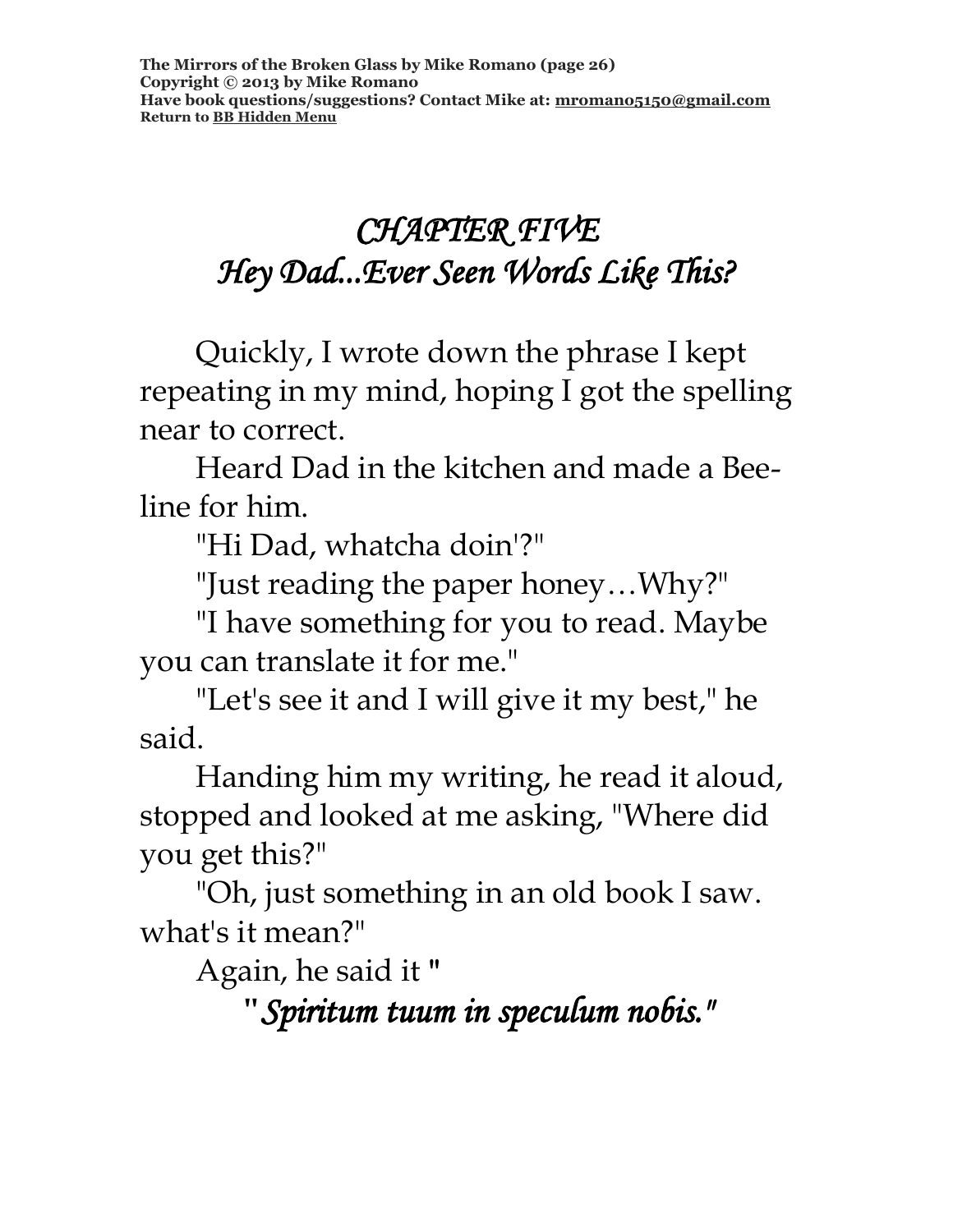It means, "Into this mirror we send your spirit!" "Does this have anything to do with those mirror fragments you are fooling with?"

"Dad…as soon as I know, I will surely tell you." He nodded with a curious smile and I was off, back to my room.

Picking up the finished mirror, with my newly found friend inside, I stared into it hoping for, well, I don't know what! Then she came. Wispy like a cloud at first, then clear, more so than the first time.

"Evelyn, you've called me back, thank you so much," she almost cried.

"Have you ever heard these words said, **"***Spiritum tuum in speculum nobis?"* I asked her.

"Yes, I believe, right before I was no more in your world, I can remember this chant!"

"It is what put your spirit into the mirror and I plan to find out how to get you out." I said more bravely than I thought I could.

Isla almost jumped up and down as I felt a jiggle, almost of joy in my hands holding her.

"I have to leave you now to find answers to this puzzle, but I will return, I promise."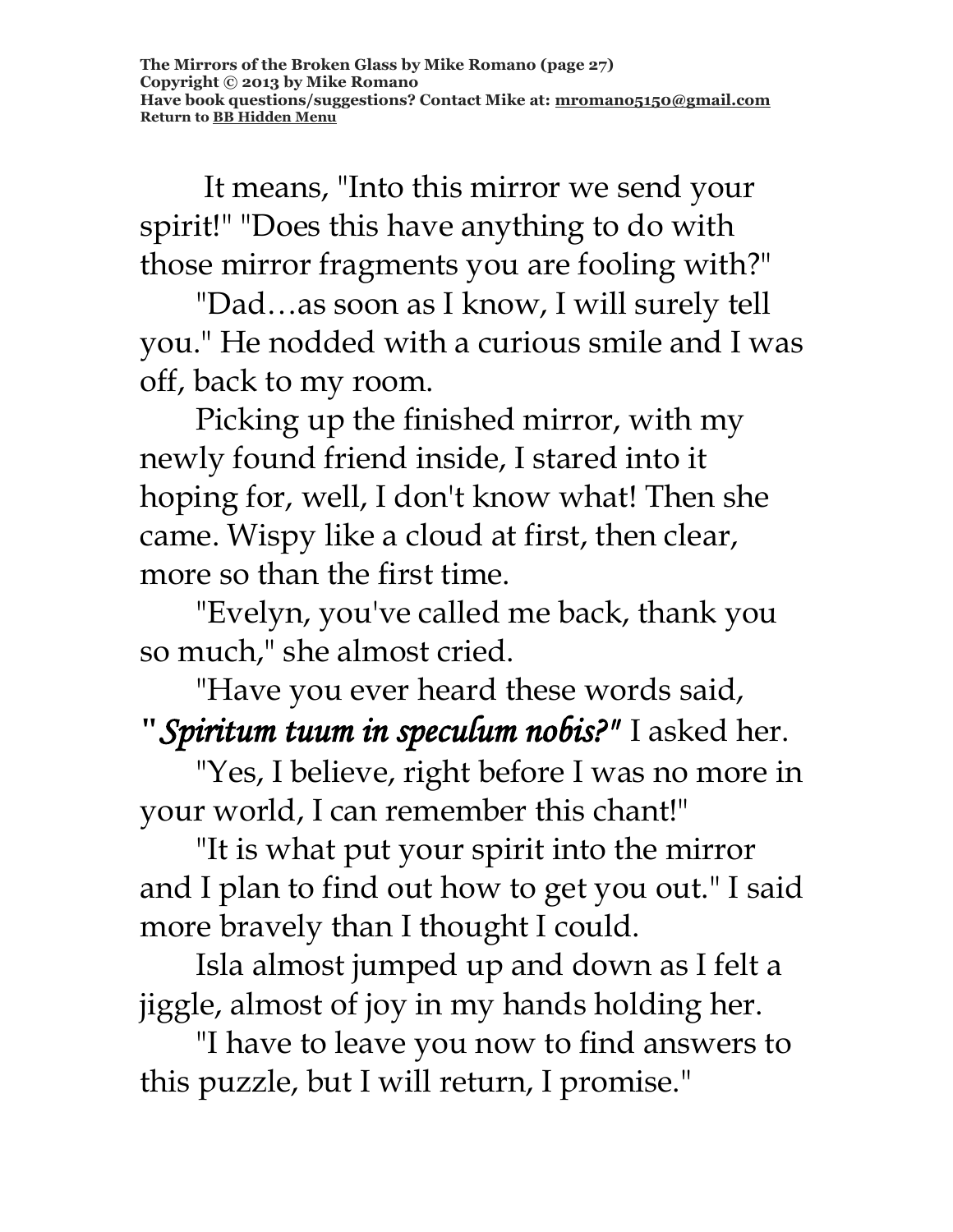Isla faded away but with a hopeful smile on her face.

Perhaps I can ride my bike into town to the library and look up such things as "Spells" from the history around here.

"Hey Dad...need a book at the Library, taking a bike ride, see you later." He looked up from his newspaper and waved "Bye" to me as I rode off to town.

Once to the library, I asked the Librarian if there were any books...need to word this so I don't sound crazy or attract attention, "Do you have any local books on Witches and Spells?"

She tilted her head and gave me a squinty look, slowly pointing to a far corner of the room upstairs, in the back of the mezzanine, that's sort of a half floor open to the first one.

Up the circle stairway I went, two steps at a time, all along under the eye of this woman near the front desk. She watched me as I bounded up and as I hit the top step I froze in my tracks, looked back as if a force grabbed me.

She nodded to me as I walked, still watching her, to the spot of the books.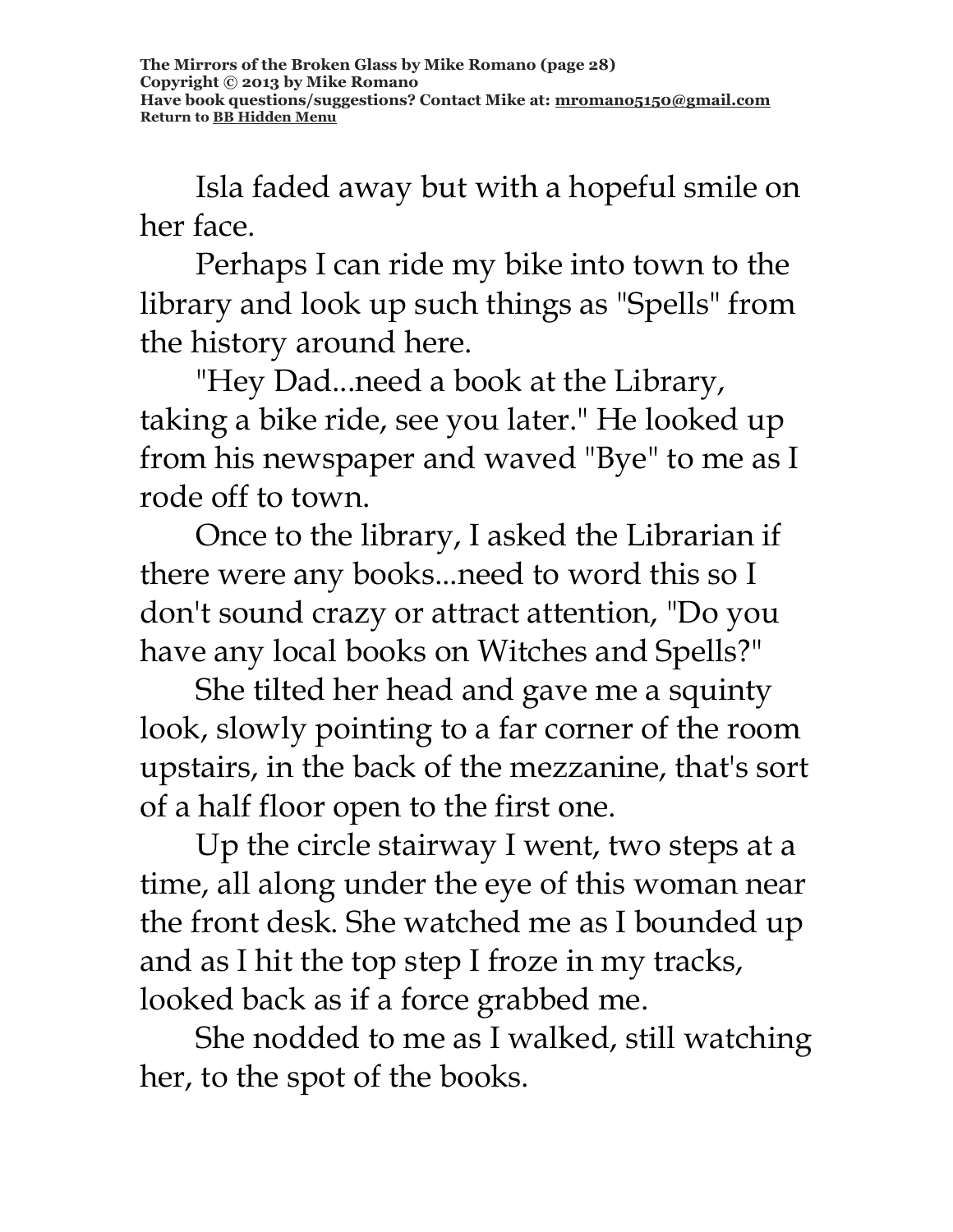Running my finger over the old, leathery volumes, I suddenly felt a hand on my shoulder.

It was the woman she had a book in her hand and said, "This may be what you are looking for."

Taking it from her and opening it, I could see the circle of fire with five old women dancing around it. It was the same book as in the cave!

Looking up to say that this is what I saw, and she was gone.

# *END CHAPTER FIVE*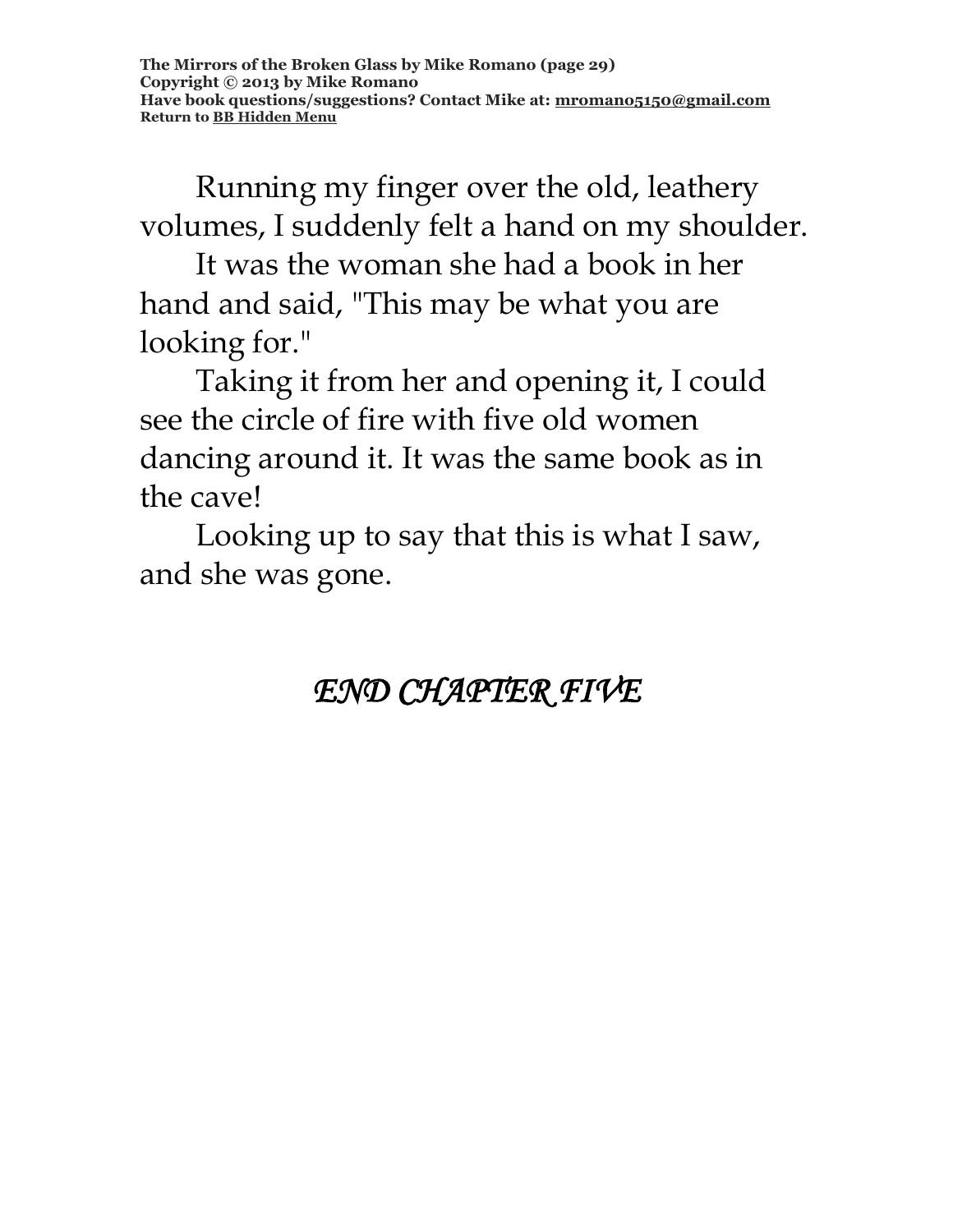#### *CHAPTER SIX These Pages Feel Almost Alive, Like... Skin!*

As I stared at the strange feeling pages, I saw that it seemed that the writing was into the paper, not like ink, but like a tattoo! Oooohhh, this was not doing well with my stomach.

On the Contents page, "Spells and their undoing." That's where I wanted to read.

Slowly turning the pages, I could see all types of drawings, but something seemed even stranger than the book's make up. I could swear the pictures moved as I slammed shut the book...and over my shoulder was the woman, again, who gave me the book asking. "You wanted to know, didn't you?" As I turned to say "Yes" all I could see was a sparkle where she would have been standing.

Well, onward to the task at hand and read deeply into the book.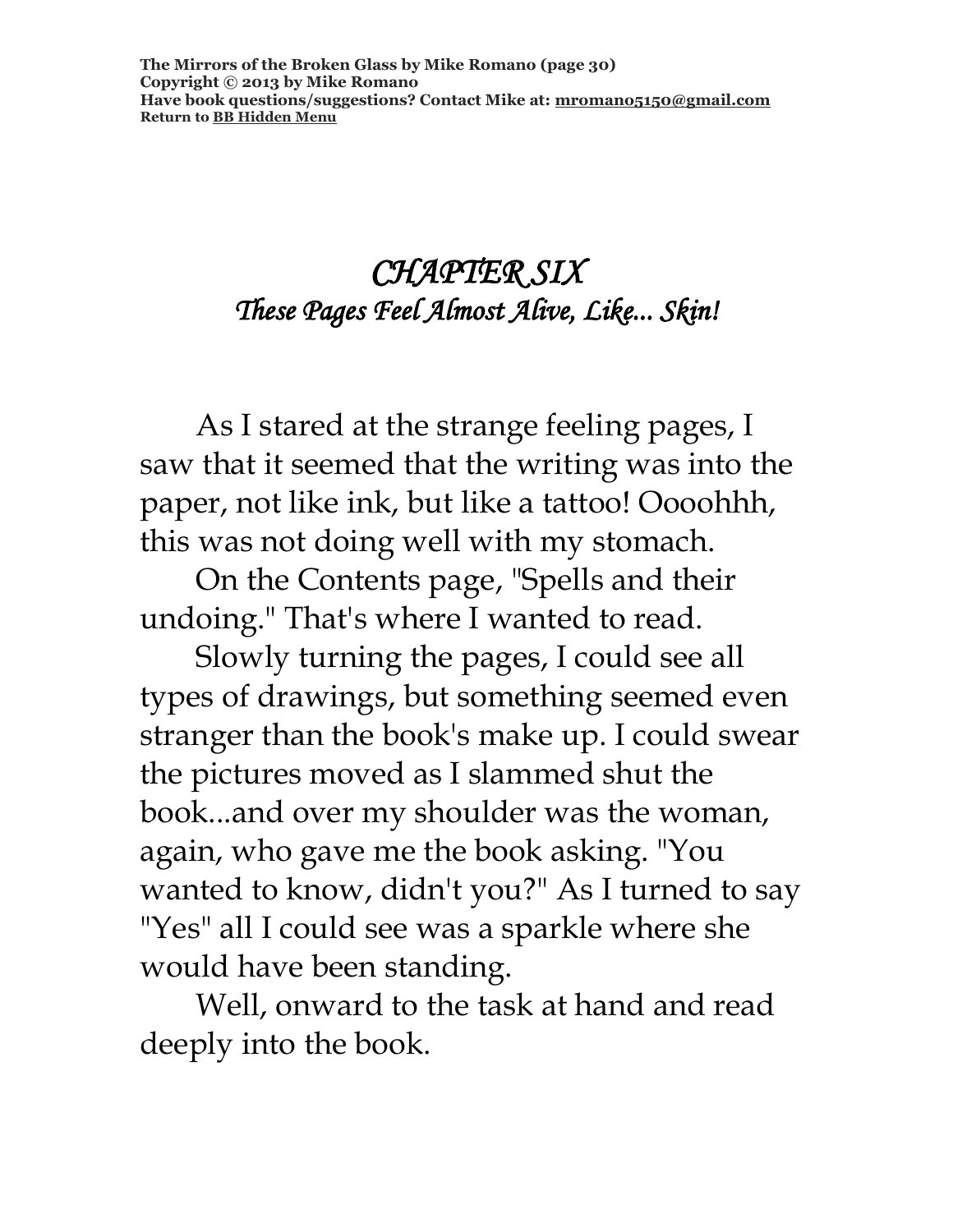Going down to the front desk, the Librarian stood up and back from me and the book saying, "Bring it back when you are done...if you can."

That wasn't exactly the answer I was expecting but what the heck...it'll work, as I scooted from the library, putting the book into my bike basket and cycling home like the wind.

As I pedaled, the thought of the woman behind me who handed me the book got me to thinking. "If there are bad Witches in this town, I wonder if good ones exist too?

No time for that, gotta get home and read over this old book.

Dropping my bike on the porch, I can still see Dad reading, this time in the parlor and it looks like a history of the town.

"Whatch got there Evey?" Dad asked.

Oh...just a book from the Library to keep me on such a nice reading day." Hope that does it.

"Me too, have a great read." and he went back to his book.

Skated by that one by an inch. Now to my desk.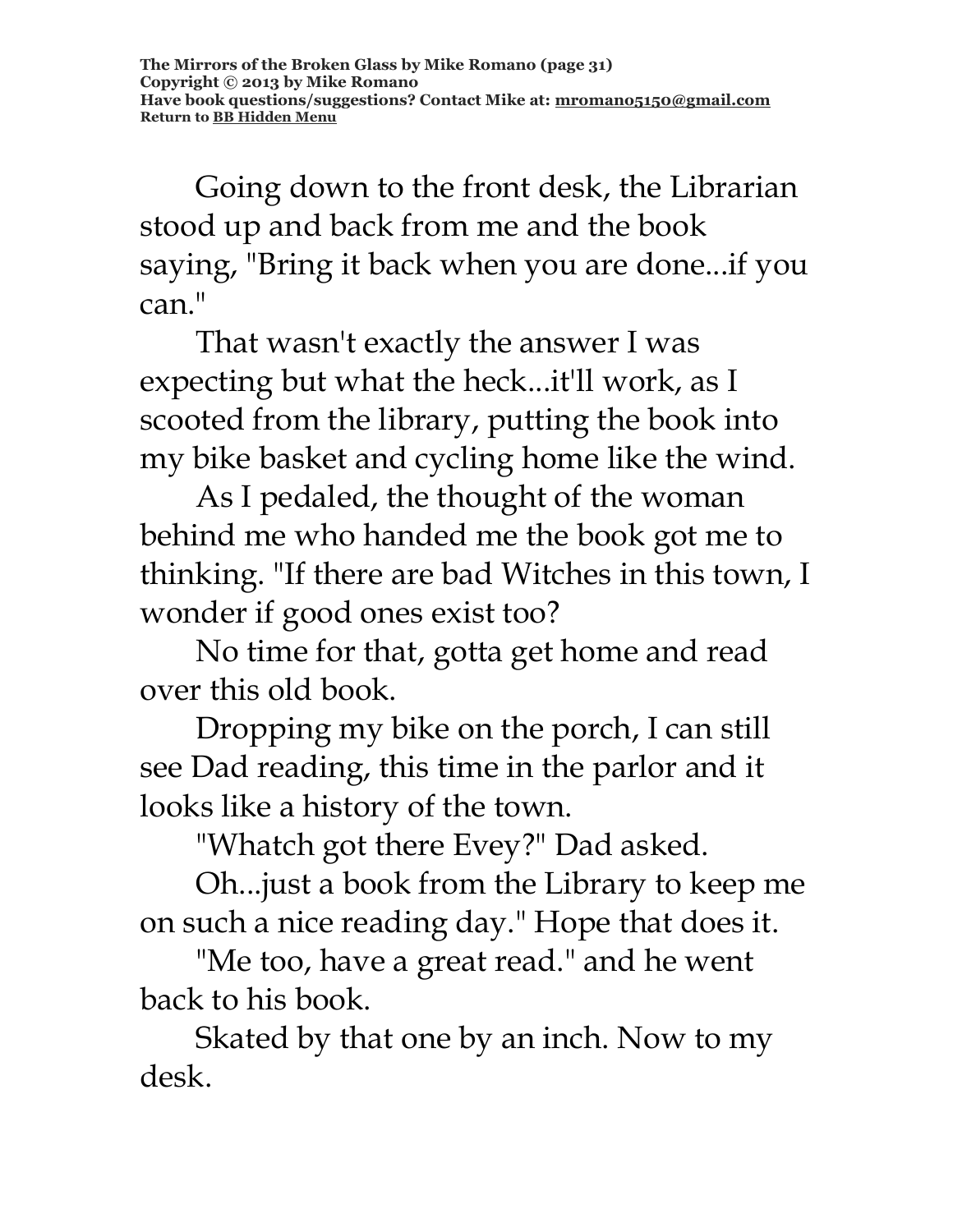**The Mirrors of the Broken Glass by Mike Romano (page 32) Copyright © 2013 by Mike Romano Have book questions/suggestions? Contact Mike at: [mromano5150@gmail.com](mailto:mromano5150@gmail.com) Return t[o BB Hidden Menu](https://www.bartlettbiographies.com/hidden-menu)**

Turning the pages gave me the heebe jeebies, (the freakiest feeling all over) but I couldn't take my eyes off the writing, in an ancient form Dad called "Latin" but the strange almost spine grabbing pictures of all sorts of awful things.

Ah...here is a drawing of a mirror. Let's see, hey, here is that words that the Witches were chanting, "*Spiritum tuum in speculum nobis?"* 

I wish I took better notes in third grade Latin in school cause only some of these words made sense to me.

Off to the Internet to find translations.

Dad told me that curiosity was a gift, well, this must be Christmas cause I am full of the gifts of curiosity!

O.K. translate Latin to English. The first part I know, how to get someone into the mirror.

How to get them out was my quest.

The words were in Latin alright but written in a scroll fashion and on what I could only figure out was...."Skin!" The letters were not crisply written so reading was triple hard.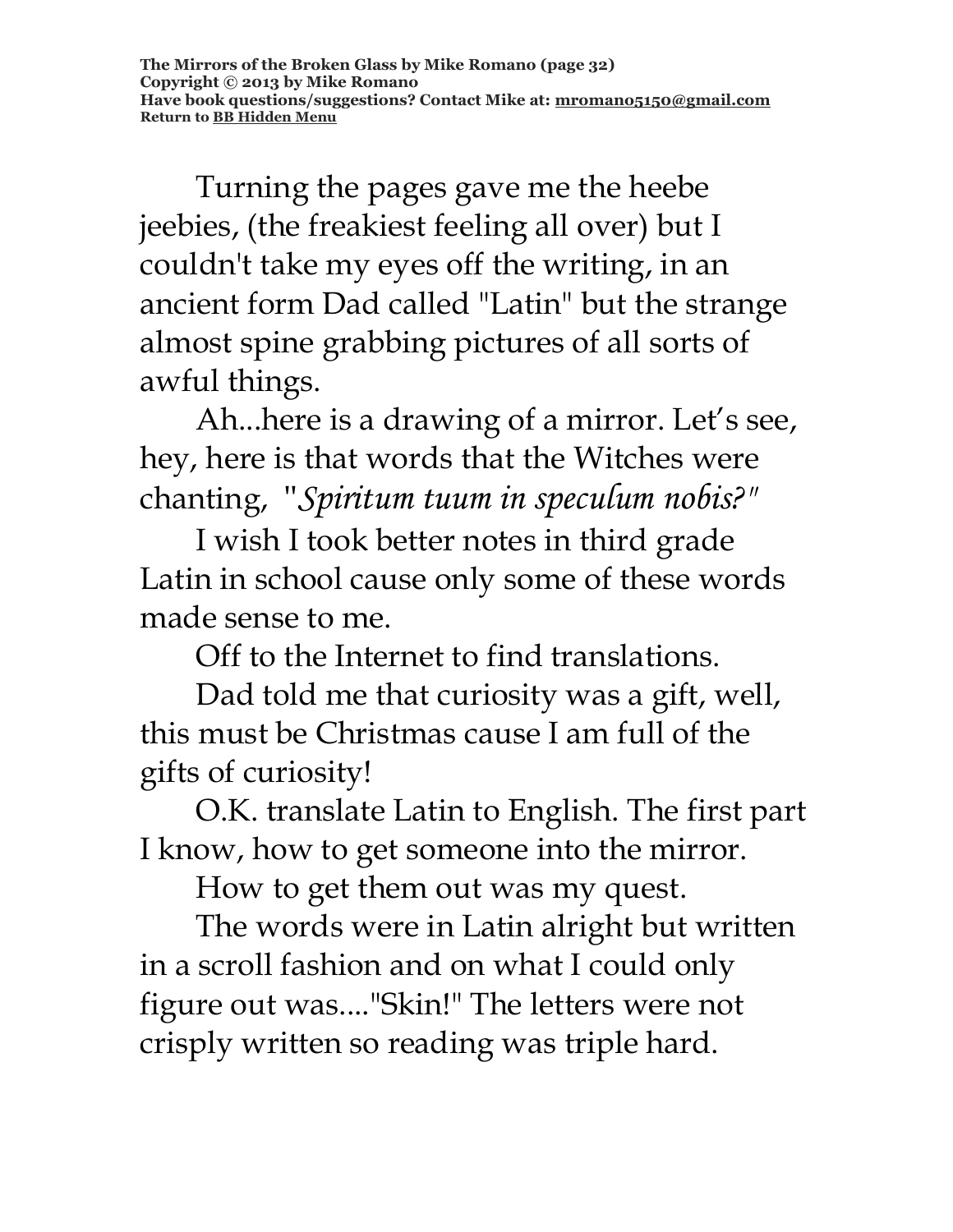**The Mirrors of the Broken Glass by Mike Romano (page 33) Copyright © 2013 by Mike Romano Have book questions/suggestions? Contact Mike at: [mromano5150@gmail.com](mailto:mromano5150@gmail.com) Return t[o BB Hidden Menu](https://www.bartlettbiographies.com/hidden-menu)**

I'm not sure if me and online translator can do as well as Dad can. Do I ask him or not? This is going to be a hard one to choose.

#### *END CHAPTER SIX*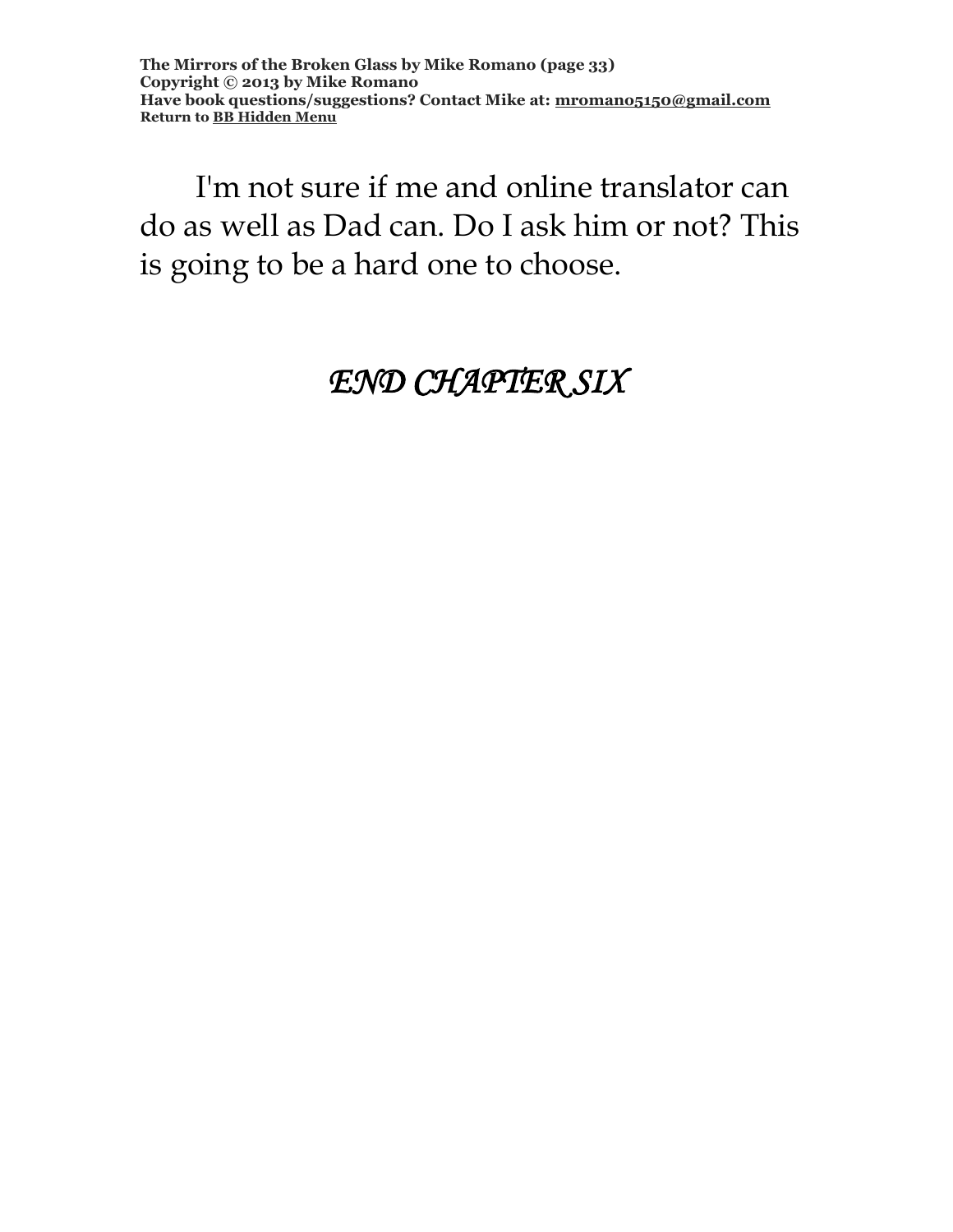# *CHAPTER SEVEN " Hey Dad...What If I Had This Book?"*

"Hey Pops..."

"O.k. missy...you only call me "Pops" when you have a hard one and can't figure out what to do or did something, shall we say, wasn't well accepted by your mother. Which is it my dear?"

"Well, I have this book I need translated and it's in Latin, and pretty weird, so I need your help. Without asking why."

He looked at me with the Dad look, smiled and said, "Let me see this mystery book."

As I placed it in his hands, even before he looked at it, he tensed up.

"Whoa...this is one strange, almost horrible feeling book. What is it?" Then he stopped himself and smiled opening it to the page I had marked.

"There is the phrase you had me translate before. It is from part of a...."and he read on.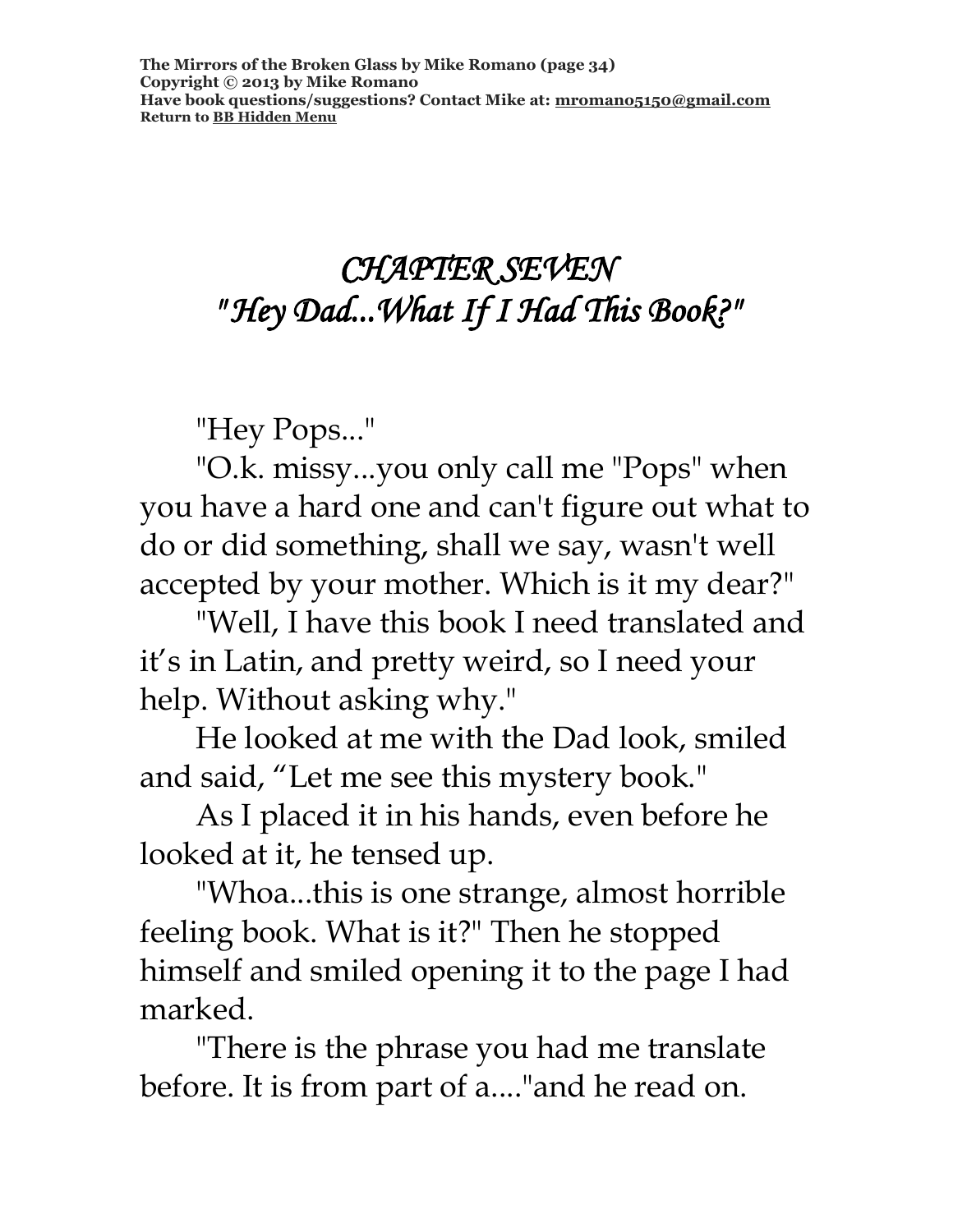Then he shut the book with a slap.

"This is a Witches book and not meant for others to see." "Now, you need to tell me "Where, How and Why." he said nicely but with a bit of power in his voice.

I started with the seeing of the glinting glass on the beach, putting it together. Then hearing and finally meeting and speaking to the trapped girl in the mirror.

He sat back in his chair and nodded. "Go on." he said.

"I went to the library met a woman for an instant that gave me this book," "Oh...did I forget the part of finding and sneaking into the Witches cave where they were sleeping and seeing the match of this book?"

"No, that must have slipped your Mind!!!"

"Dad, I have no choice, I must find a way to release Isla."

"Isla," Dad asked

"Yes, the little girl in the mirror."

He quickly turned, picking up hi book of the town's history, stopping at a pictured page.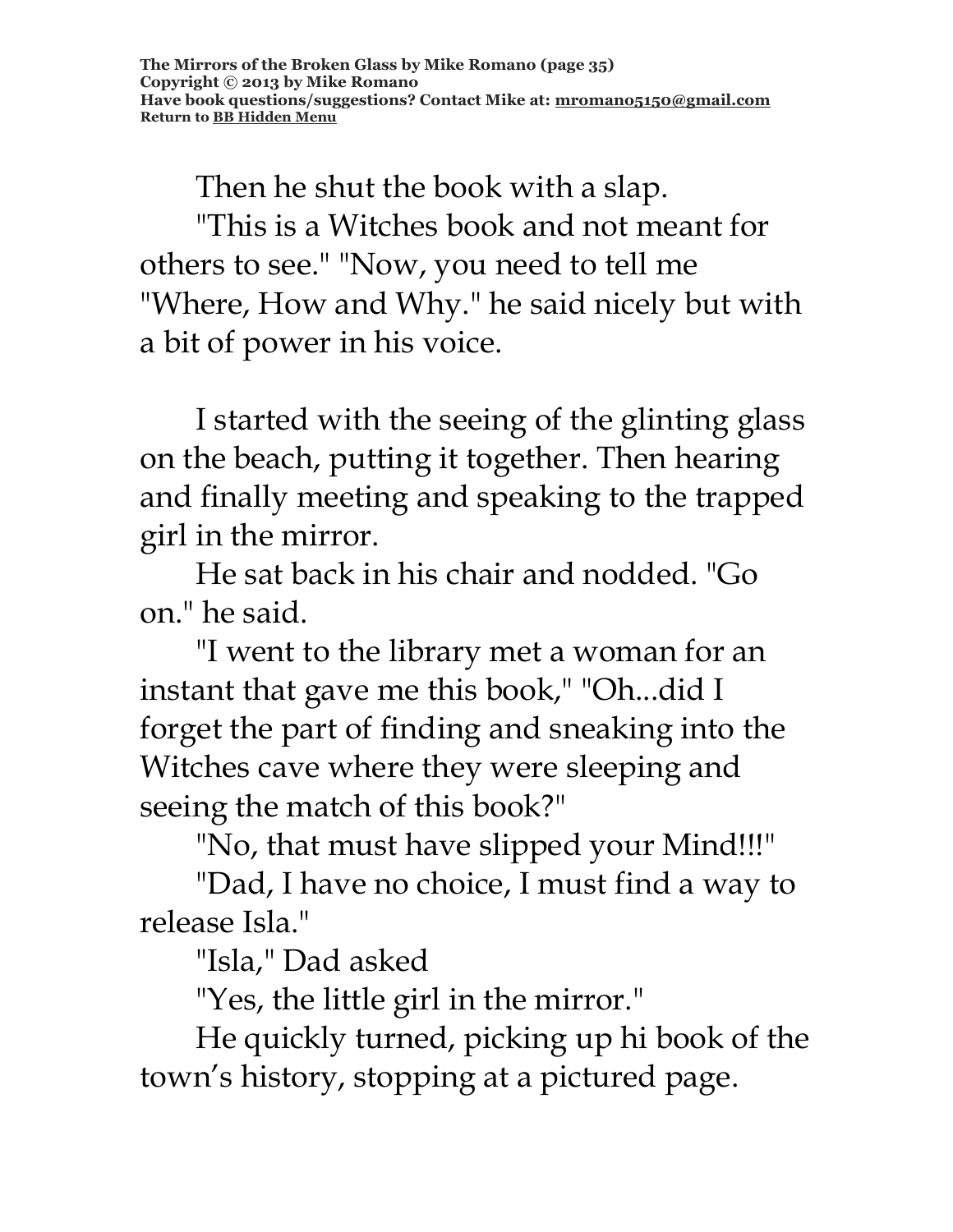"Is this her?" "Yes Dad"

She went mysteriously missing one night." "Even after an exhausting search, no one ever heard of her again." "Years later, the same fate befell her mother."

"The Second Mirror!" I yelled as we both ran up to my room.

There lay the pile next to the finished one and Dad went right to it.

Funny, how the pieces stated to fall right into place right away, sort of felt stupid, in the puzzle area.

Within half an hour...we were with a second full mirror and Dad was just wiggling up the pieces to form a tighter and more reflective face.

"Done" he said, sleeves all rolled up and a bead of sweat on hid forehead.

"Boy Dad, you did that like you were Possessed!"

You know, Evey...I sorta felt that way."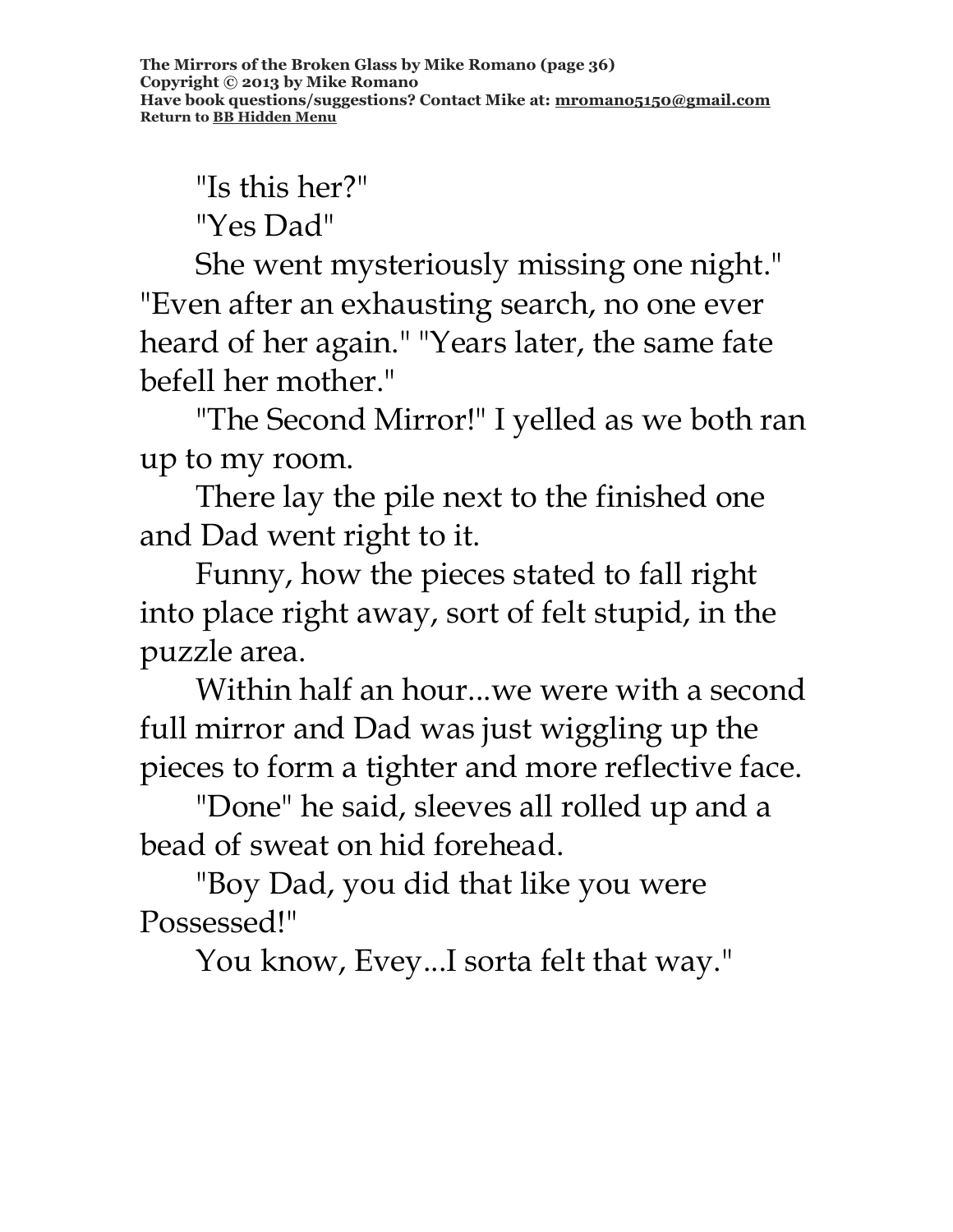**The Mirrors of the Broken Glass by Mike Romano (page 37) Copyright © 2013 by Mike Romano Have book questions/suggestions? Contact Mike at: [mromano5150@gmail.com](mailto:mromano5150@gmail.com) Return t[o BB Hidden Menu](https://www.bartlettbiographies.com/hidden-menu)**

Wiping off the face of the new mirror with a clean wet rag, I could see the cloudiness appear in its center as did with Isla's the first time…and there she was.

#### *END CHAPTER SIX*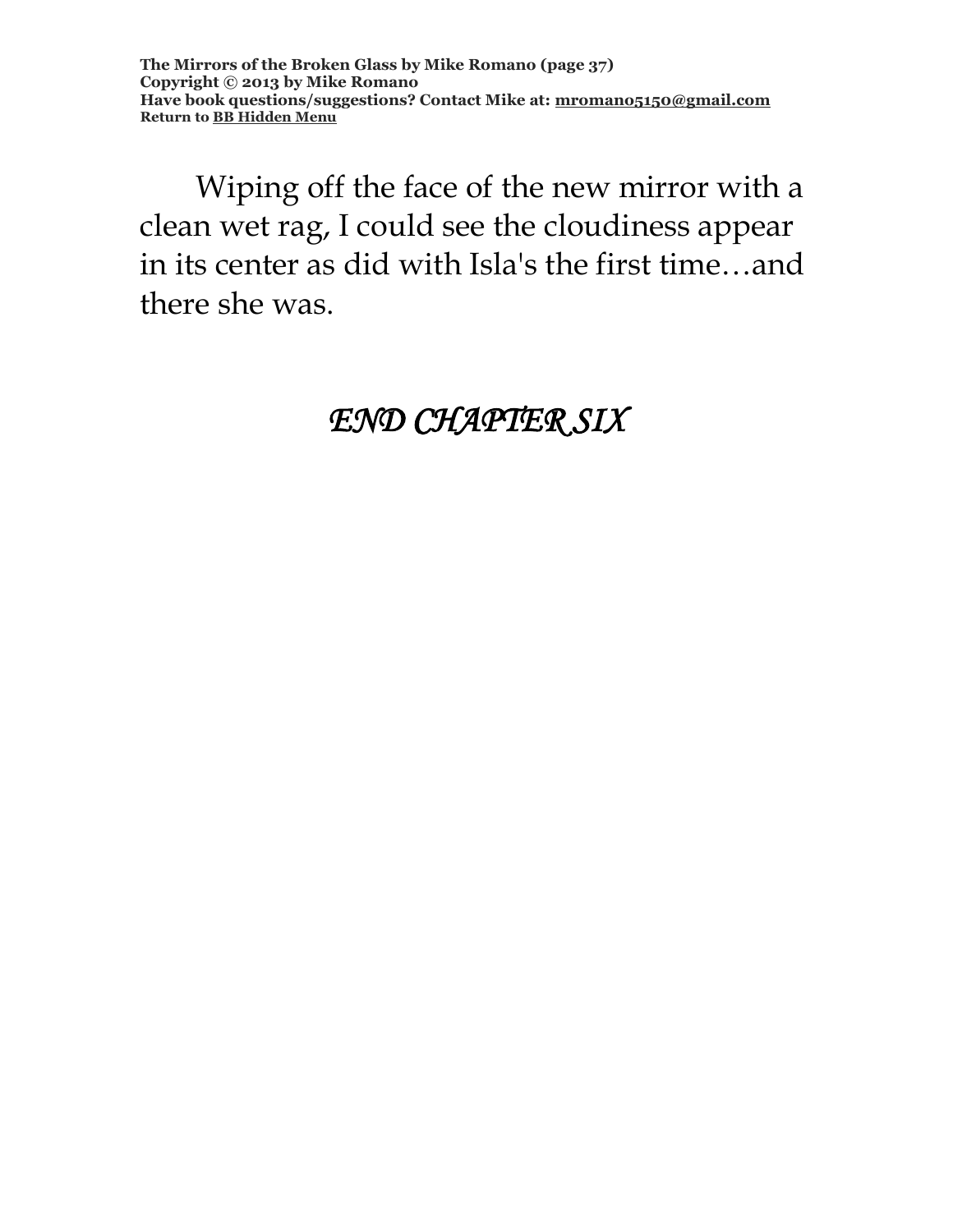## *CHAPTER SEVEN Isla...Meet Katherine...Your Mom!*

Her face appeared, confused and alarmed. I figured I'd better speak first. "Hi, Ma'am, I am friends with your daughter Isla." Hoping that this "Was" her Mom.

"Isla, how is she?" "Where is she!?"

"Calm yourself a bit, she is safe and close by," I explained softly...and you're name is?

"Please excuse my actions, I'm Katherine, Mother of Isla.

I explained, to the best of my knowledge, what had happened to them both, done by the Witches and we were looking into a way to reverse the spell.

Dad gave me a "What the heck are you saying" look as all I had was a Latin Witch book, but I had high hopes I told him quietly.

"O.k., now, just be calm and we will call on Isla," I told her.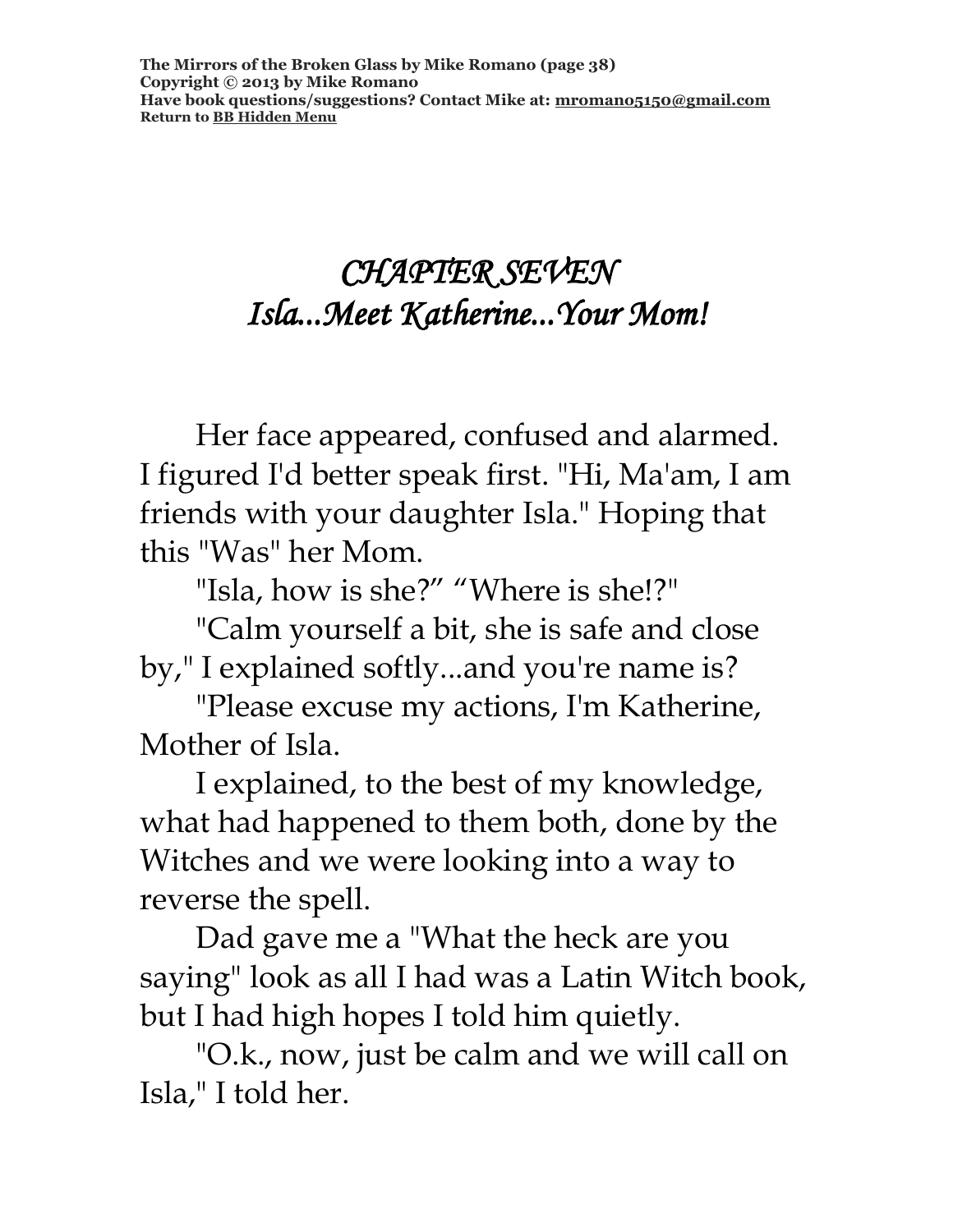Tilting up Isla's mirror, her cloud started to appear and there she was, smiling at my return.

"I have some pretty wonderful news for you, just keep calm so you don't scare her, o.k.?"

"Scare whom?" she asked.

"Your Mom." I just splurted out to my Dad's rolling of his eyes at my not so great easing into the matter.

Well, she had a happy fit as we turned them towards each other. I could almost feel them hug between the mirrors.

They would have talked back and forth forever, but we needed some answers in order to find a reversal to this spell…if there was one.

Dad always said I wasn't much for the mushy stuff and always wanted to get right down to the job at hand, well...and I did.

"Katherine, would the last thing you remember be these words, **"***Spiritum tuum in speculum nobis?"* 

"Those words are burned into my mind like a brand, I will never forget them."

"Good, now we're getting somewhere," as Dad gave me the "What the heck" look again.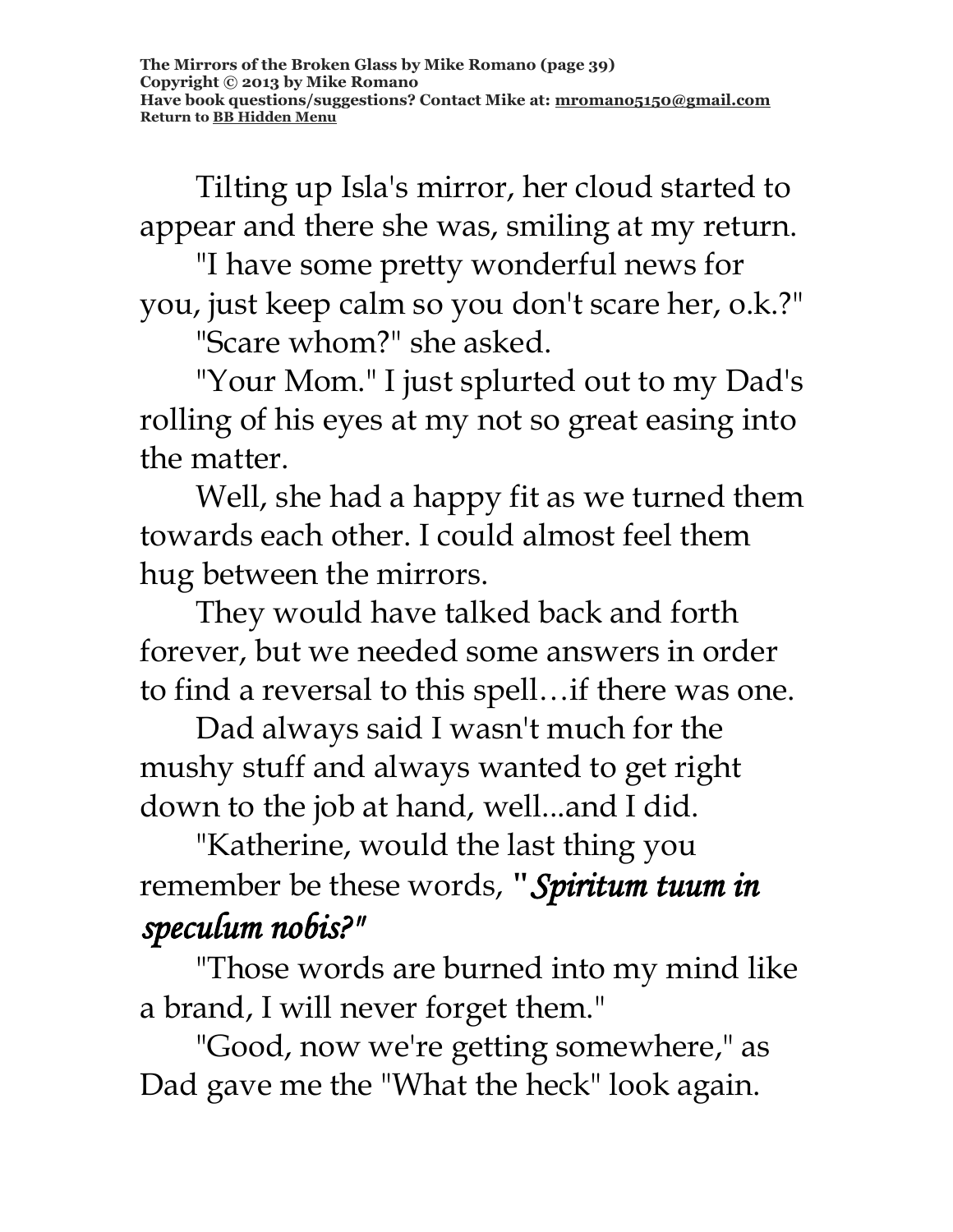"Don't you see, Dad, they're both under the same spell, so what works on one will work on the other!"

He shook his head in agreement and said "But what is that?!"

"Well, I'm not quite sure, but I'm full of energy and hope." Dad smiled and nodded his approval.

Telling the girls that Dad and I had to read up on Witch things, we left them to talk, pointed at each other as into the home library we went.

Page after icky feeling page we looked over till there it was. All in Latin with a sketch of the fire and those dancing around it with the words, ... **""***Spiritum tuum in speculum nobis,"* pasted across the top of the page.

Dad started to read, mumbling to himself as I asked him to say it aloud so I may put in my ideas too. He smiled and said, "Great idea."

On he read first in Latin, then in English, for me, till he came to the word**, "***frangendi"*...which simply means, "To Undo!"

"Oh, it can't be that easy." I blurted out till Dad kept on reading.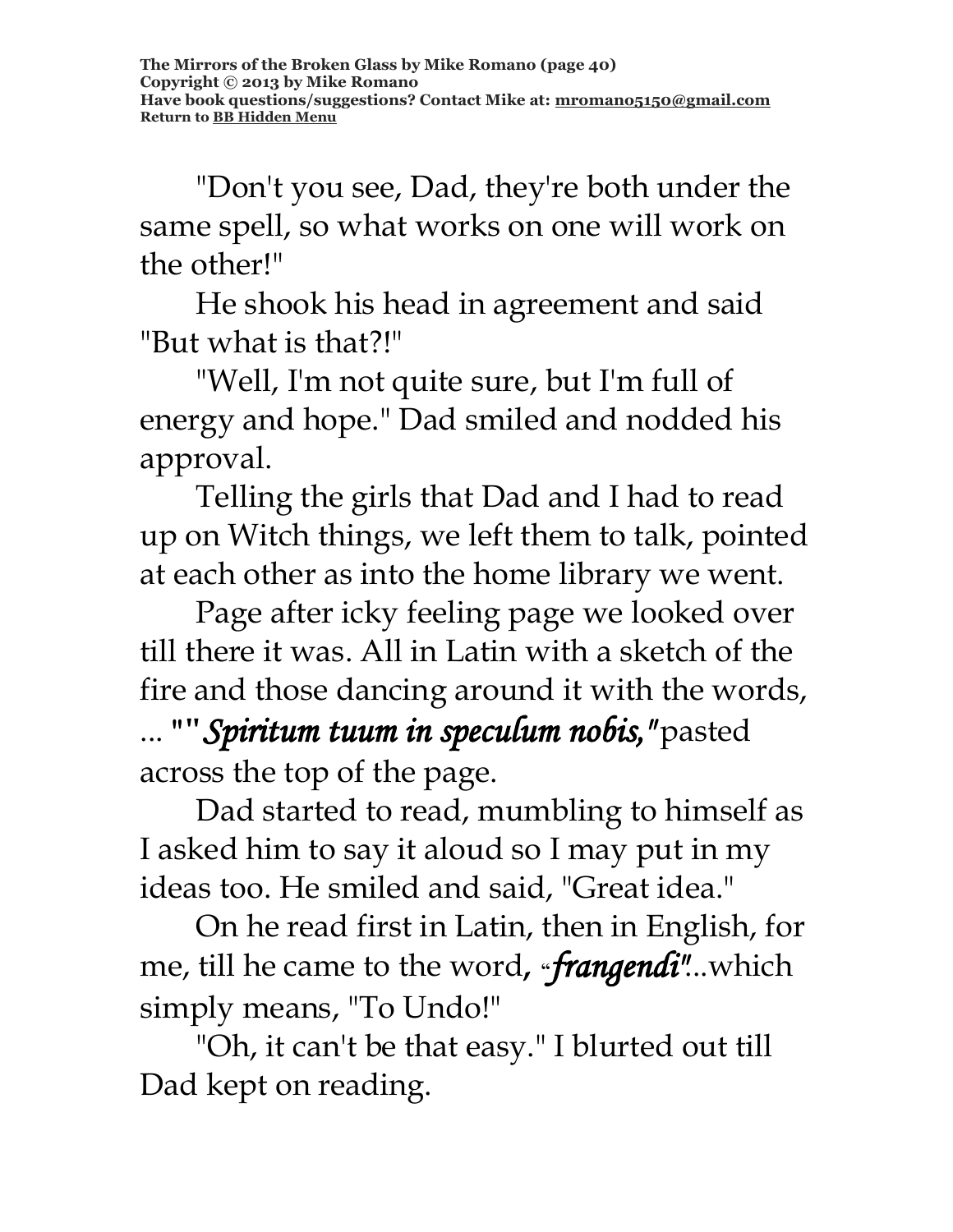**The Mirrors of the Broken Glass by Mike Romano (page 41) Copyright © 2013 by Mike Romano Have book questions/suggestions? Contact Mike at: [mromano5150@gmail.com](mailto:mromano5150@gmail.com) Return t[o BB Hidden Menu](https://www.bartlettbiographies.com/hidden-menu)**

# *"Pessumdare incantatores ... capillus incantatores factor exigere debet in incensum super locum in dicendo cantus reverse." Dad said.*

"Ok...Yeah, we can do that!" Looking at Dad who gave me the look again. "What does it mean?" I asked sort of dumbly.

"To undo the spell, a hair of the spell doer must be burned on the exact spot while saying the chant in reverse" He said.

"Great, I can get some hairs.... Oh." I then stopped talking.

"I just have to go back!" I said, before I even thought.

Dad looked at me and said, "WE have to go back, but this time when they're here dancing around a fire."

"Super idea, Dad. All we have to do is wait, and be ready."

Wait we did. Night after night, till the coming of the next full moon.

# *END CHAPTER SEVEN*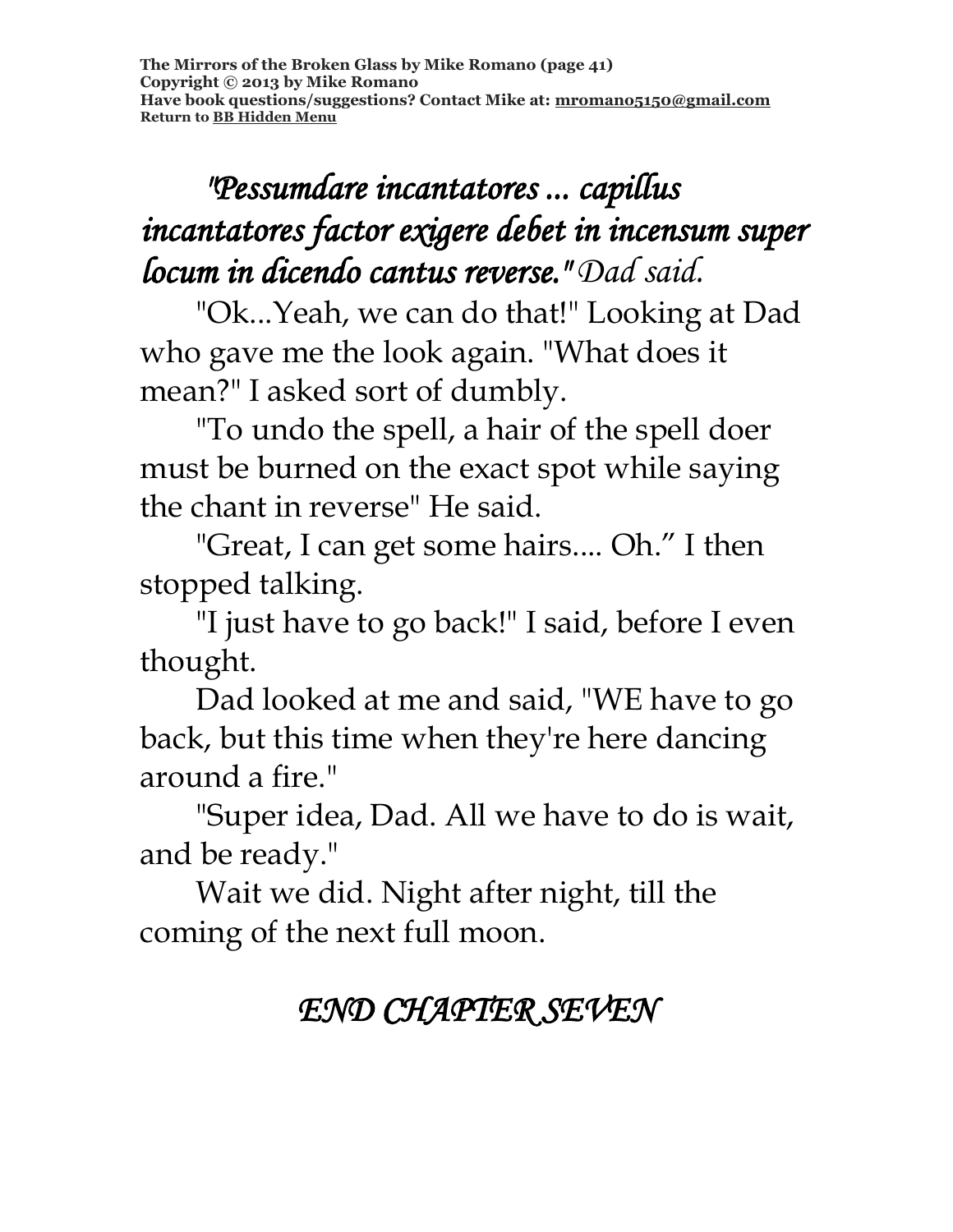# *CHAPTER EIGHT Shhhh, This is No Time to Split Hairs...*

"Tomorrow' night's the full moon Evey...are you sure about this?" Dad asked.

With the craziness of the thought that we may get this family back together after way over a century made me blurt out "YES!" "Oops, sorry for yelling Dad" He sort of half smiled knowing of the danger that would be if we were discovered in their lair.

While waiting, Dad read more of the book and discovered something that peaked his interest a whole lot.

"Lookee here Evey" he said excitedly, a way to keep the Witches at bay."

"At "What" Dad...

"Oh, sorry." "At Bay" means sort of backed away, afraid to mess with us!"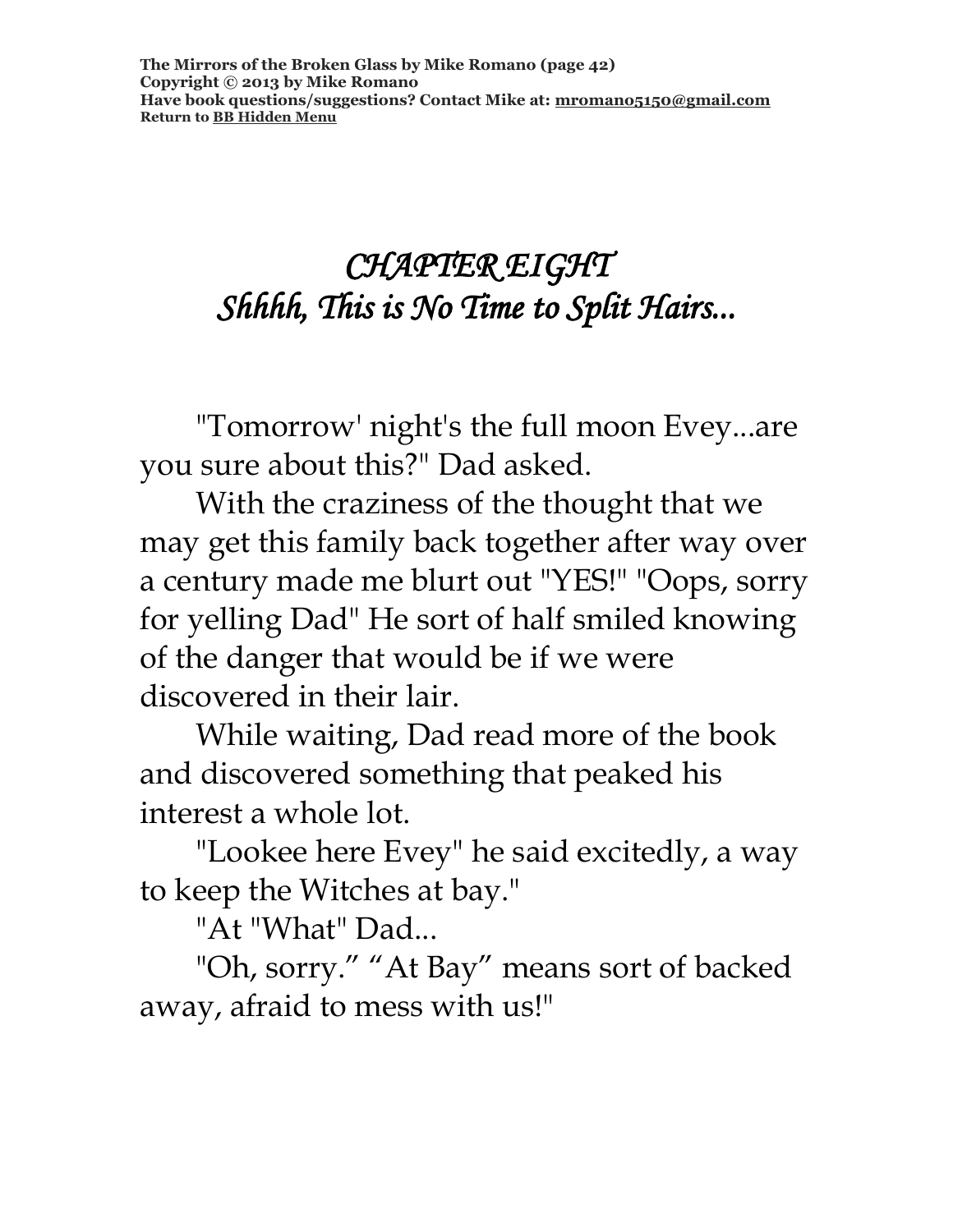"Well, I certainly like that idea, I don't think I would fit well in a mirror.! Again, he gave me the half smile.

The night of the full moon came and we were ready. "Oh, one more thing" Dad said as he slung a bag with a long strap mover his shoulder. "Now I'm ready!"

From the front window we watched till the moon was full and bright, seeing the glow of the fire over the dunes then we went. Circling around the dancing crones we made our way through the woods to where I remembered the huge dead tree was.

Maybe it was just fear or common sense kicking in but it seemed farther than the first time. Dad just followed closely behind.

Through a thick part, we came to an opening as before...and there was the gnarly huge trunk, standing tall, twisted and most of all scary.

We could hear the faint song of those dancing around the flames off in the distance, not a far enough distance if you know what I mean.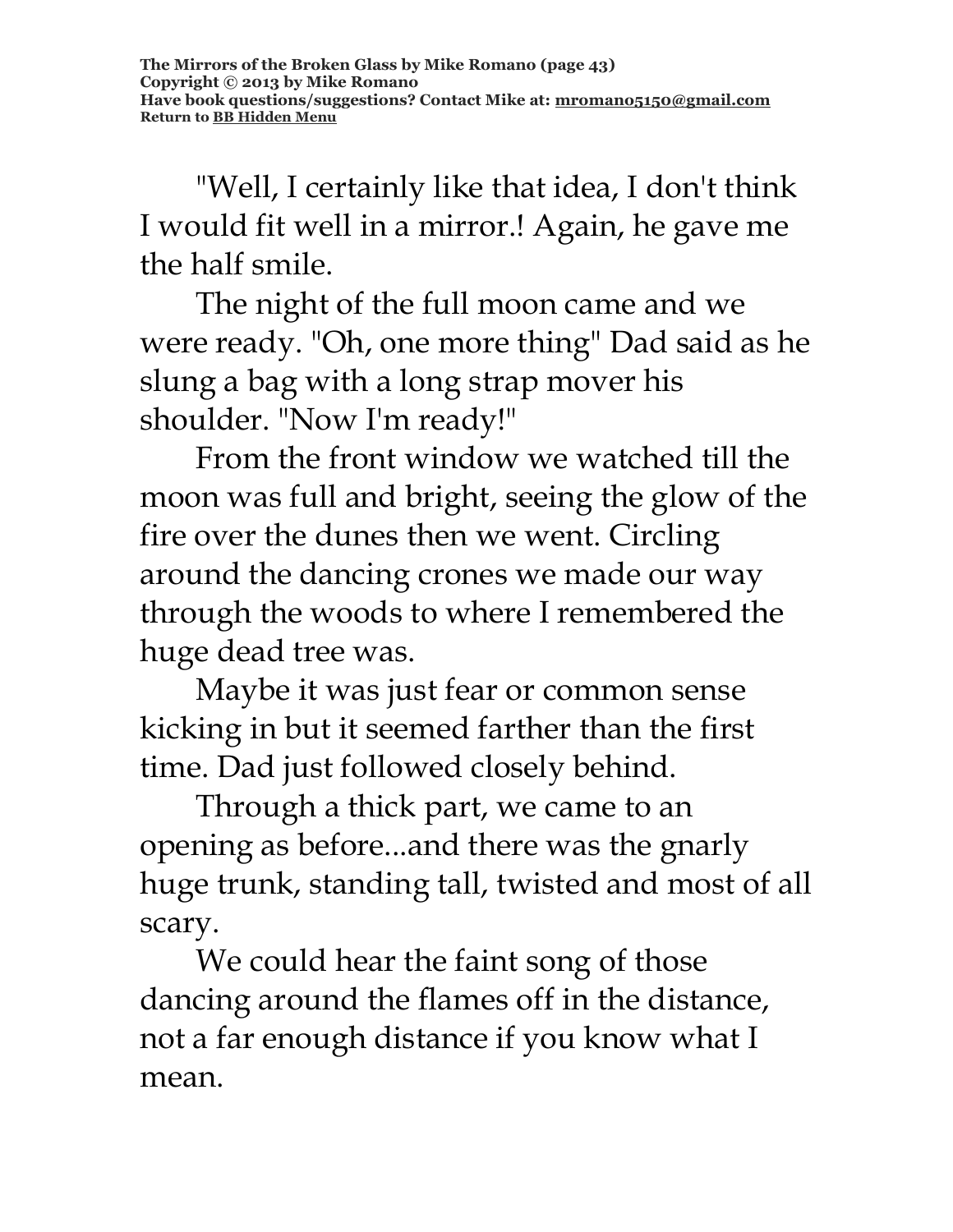Feeling around for the secret branch, my hands ran up and over the area till again... "CLICK," and an ever so small opening gave way to my little fingers.

Dad helped me this time so it was easier to open but just as difficult to take the first step down those scary, nasty steps to their home.

Dad whispered..."How 'Far' down is the bottom?' As we wound around ever descending into the red glow.

"Soon, we will be to their main room Dad, I promise."

Then it opened...the fireplace glowed red like the eyes of a demon. Dad said, look for hair." "We need their hair!"

With my little flashlight and a strength that had to come directly from fear...I turned over... checked under and looked behind everything... till, "Dad...here!"

I had come across a space in the far corner of the cavern where there were five wooden stools placed exactly at the foot of their five beds.

Atop each one was a beautiful silver handled mirror. Picking one up, I admired the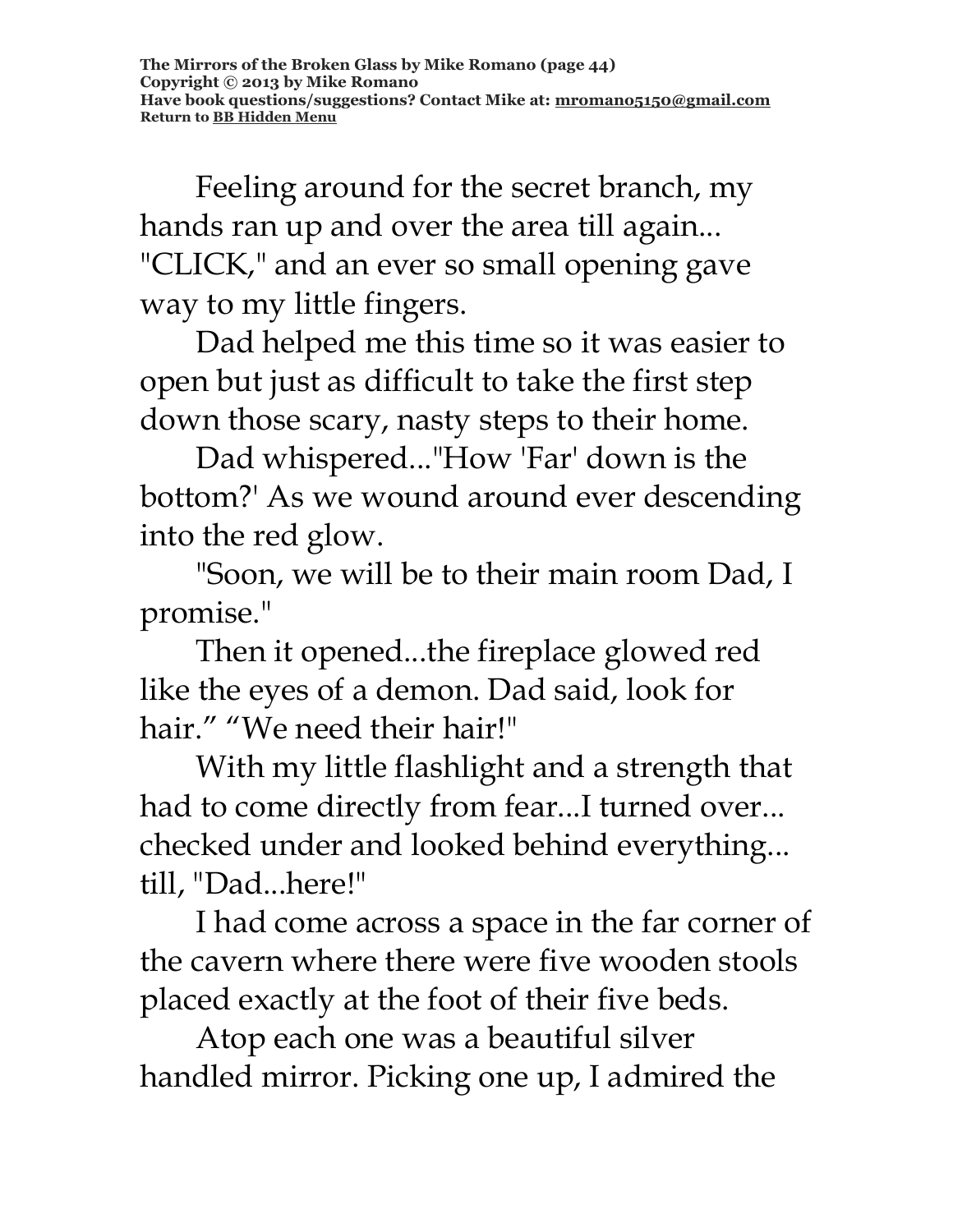beauty of scrolling on it till I jumped to the roof when Dad slapped me on the shoulder saying "Great...You've found some!" His praise didn't do to much for slowing down the speed racer heart thumping he caused.

"Here are five numbered zip plastic bags." "Put at least five hairs in each as I take clippings from their blankets to match.

We were done in a flash, probably due to the wonderful reason we were doing this... Naaawww, we were just scared to our bones!

As we took the first step up the stairs, there it was, "Click!"

Someone had come home and it wasn't who we wanted.

# *END CHAPTER EIGHT*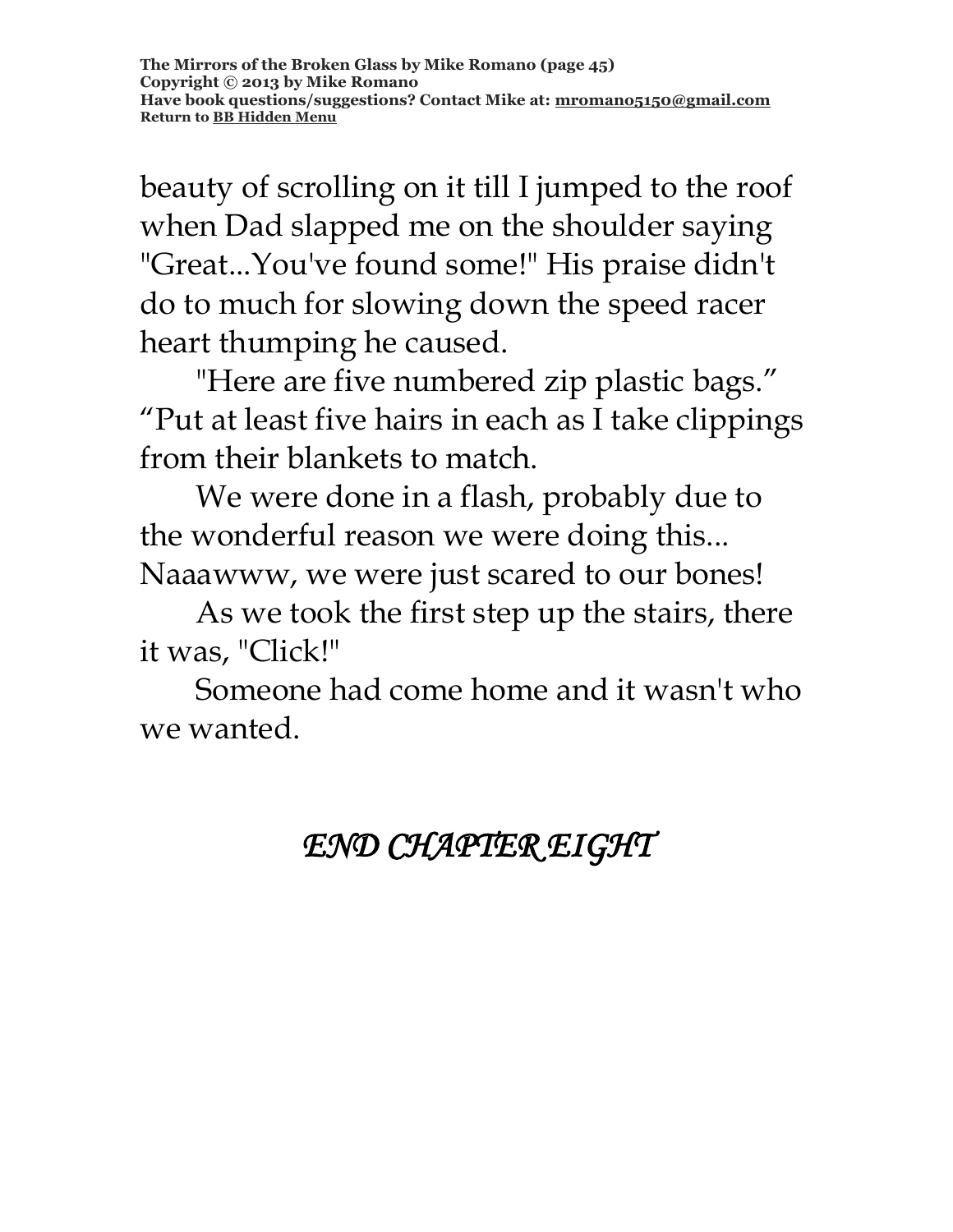## *CHAPTER NINE This Doesn't Look Really Good.. Maybe ...Awww, Were In Trouble Now!*

We could hear them cackling as they shuffled down the stairs.

Feeling around in the dim red lit darkness, I came upon a small cut out in the wall under the stairs. Grabbing Dad and pulling him into it right behind me we froze like the stone that hid us.

The Witches went directly to their stools, sitting and proceeded to brush their long hair.

One stood up and shouted. "Someone had been here...and touched my brush!"

"Mine Too!"

"Me also!"

"Yes...Yes!" they all chimed in agreeing.

Dad turned to me with that "Now is the time to get to running look and it was almost not necessary as I was up and in the stance already.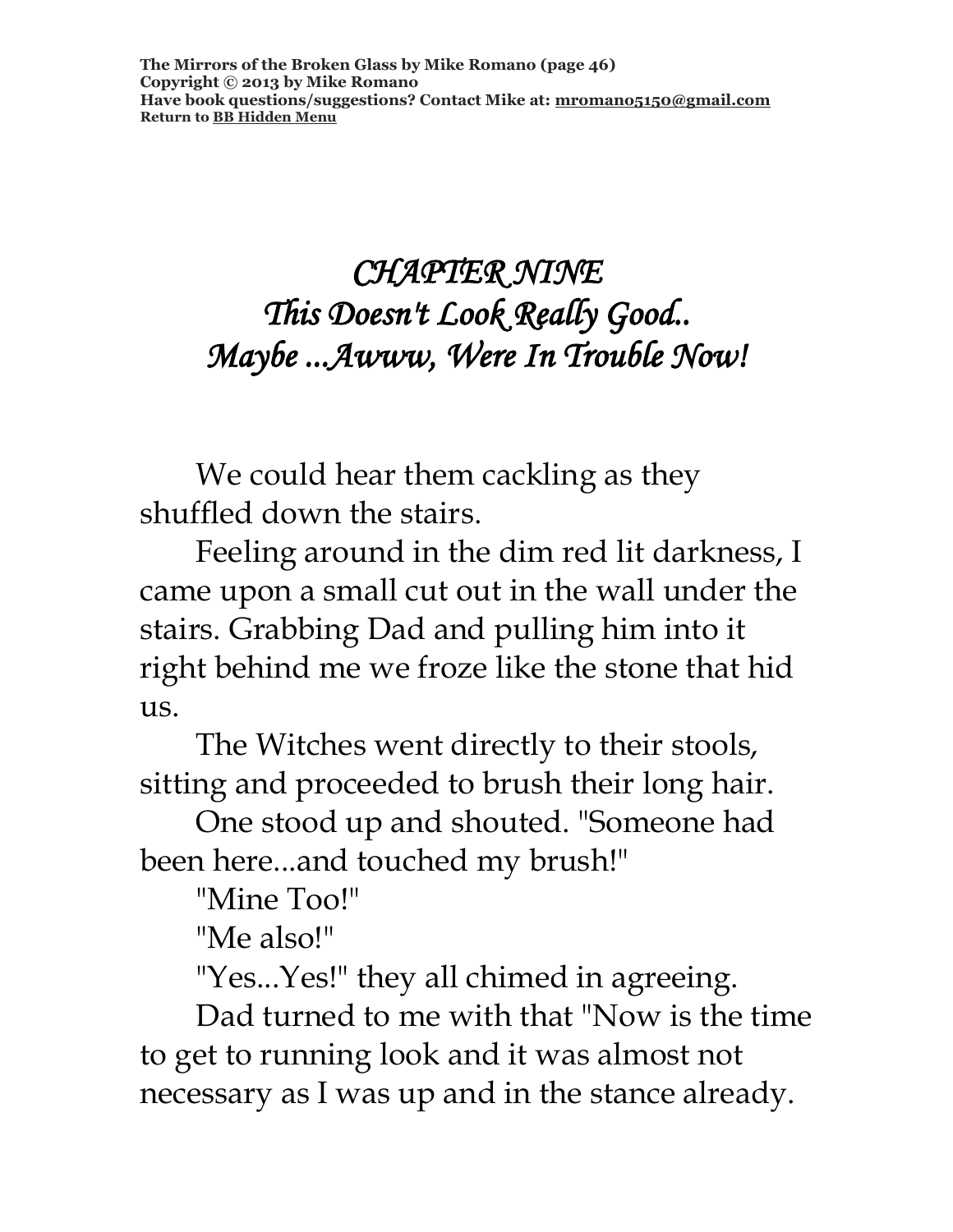Up the long stairs we ran and squished, slipping and helping each other till we got to the top...but the door was shut.

I didn't have to know how to open the door the first time as I left it cracked a bit. This time we had to fumble in the dark to the pounding footsteps of the Witches coming up the stairs behind us.

"The heck with a door knob!" Dad said, and I saw him curl into this tight ball, wonder what the heck he was doing, as he sprang into the doorway breaking it open.

Now outside, Dad stopped. "What are you doing?!"

He looked to the side of the tree and saw a boulder. "Come her and push with me!"

We got our backs into it and it started to move a bit. We could hear the shrieks of the five stomping up the stairs.

I know it was only moments before they reached the top that Dad and I were able to push the boulder into the path of the opening door, stopping their exit and getting of us.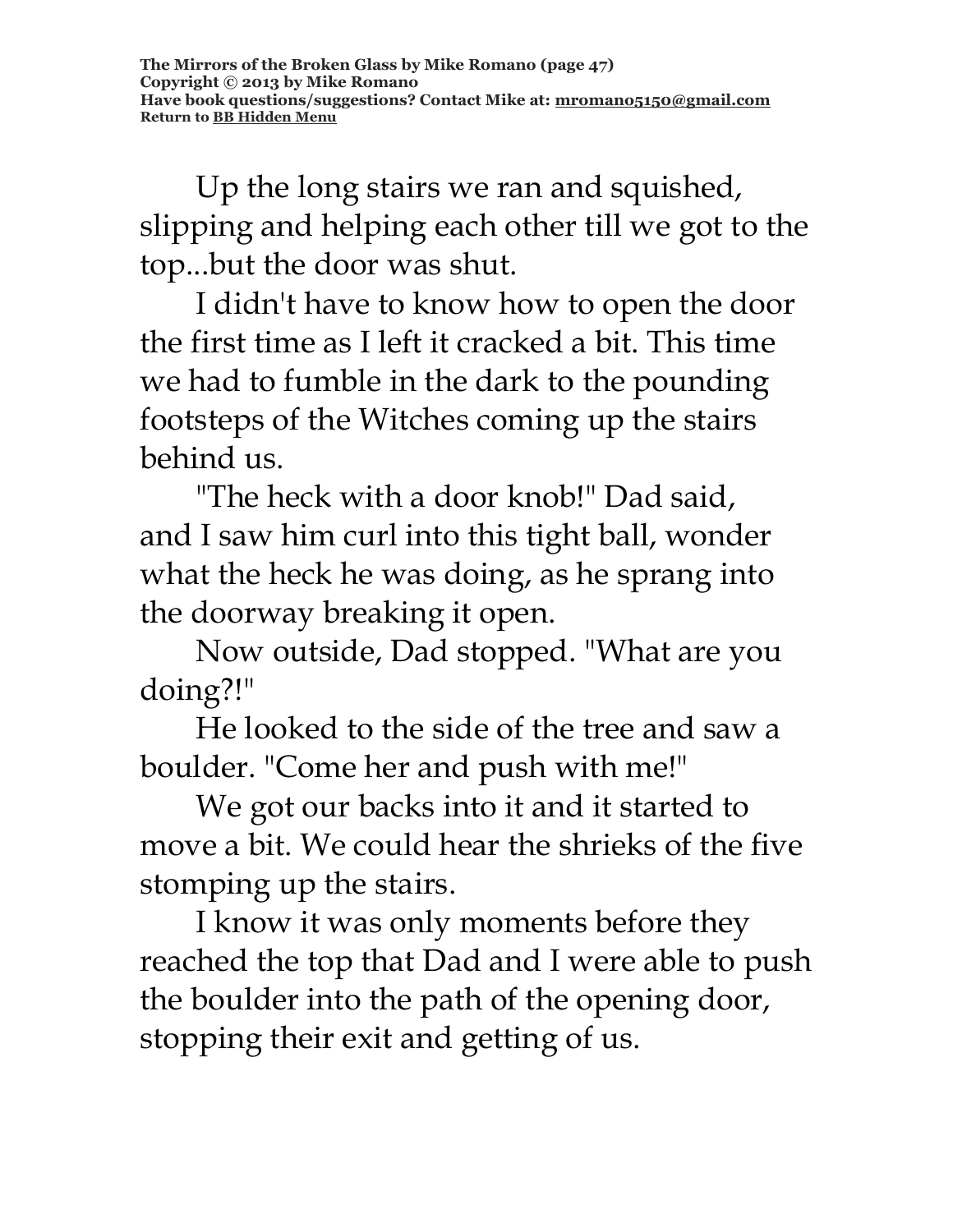I don't remember much of the run home as my mind was full of what had just happened and how we almost became witch's food!

At the house, we both took double jumps up the front steps and right up to my room.

Boy...I'm glad no one else is around as we'd have to do some "Tall Explaining" after tonight!

Dad separated the hairs into two piles and with that, he paired one of them with the blanket piece.

Winding a strand of thread from each blanked cutting, he tied five cloth and hair little bundles. and put one hair from each Witch into its own little tie up.

"Now Evey, to the bonfire and I hope it still has some lit embers left.

We ran towards the dunes, not able to see any red from the fire.

As we reached the top, there was still a bit of glowing coals in the fire.

To its edge, we ran, stopping just short and kneeling down.

Dad asked be first for the mixed hairs.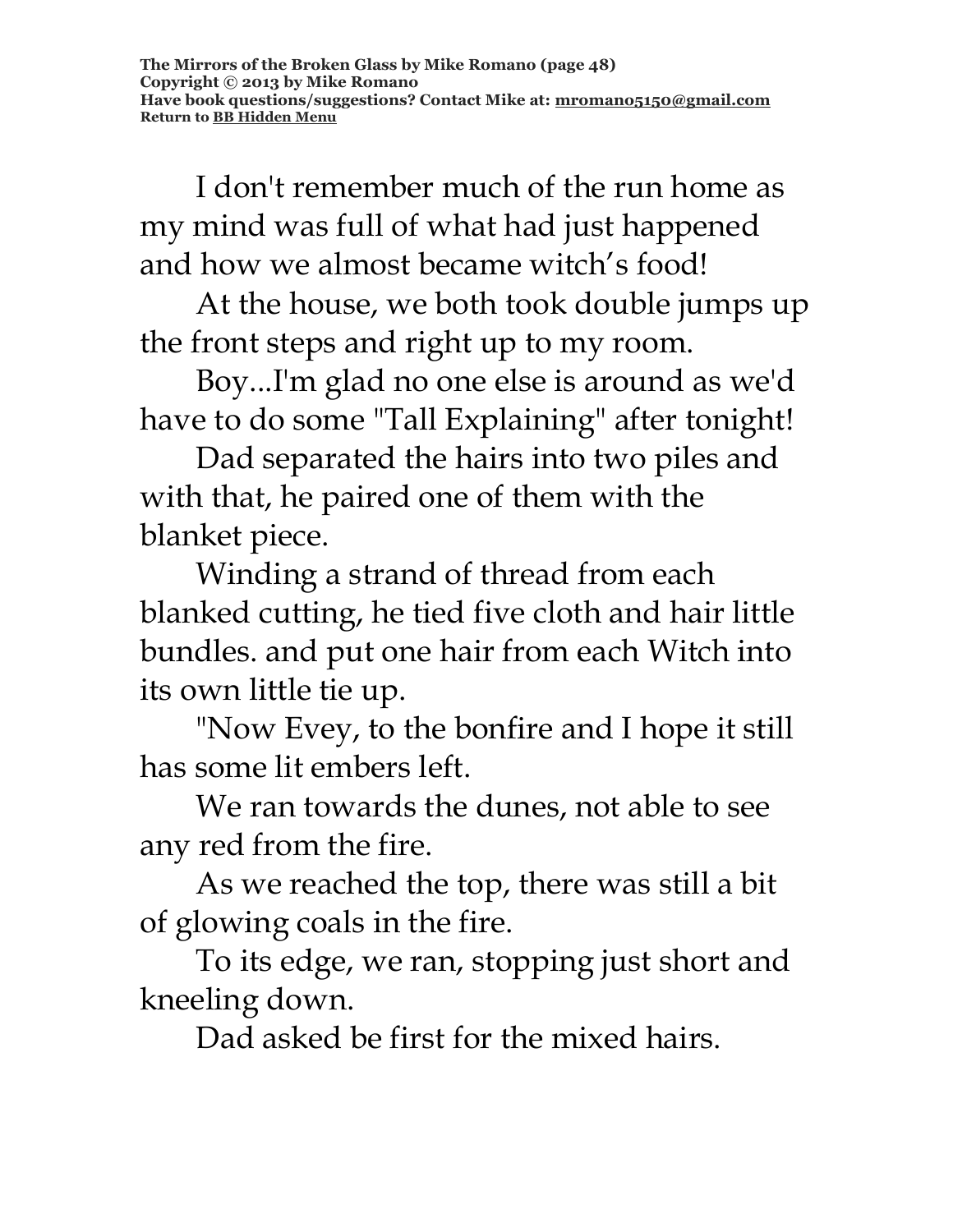Placing them atop the still red char, he said the incantation backwards ... slowly................ *"Nobis speculum in tuum spiritum"* 

There was a flash as he said the last word.

Then, the five packets of hair and blanket. Into the remaining glowing embers and that was all it took as the blinding flash, and explosion knocked us on our backsides and covered us in ash. The last heat of the bonfire gave forth with a reaction not soon forgotten by Dad or me.

Not knowing what, if anything would come to pass from our actions, we sped back to the house.

Coming over the dune, we could see shadows on the front porch.

As we ran nearer, we were able to make out the silhouettes of a woman and a young girl.

"It Worked, Dad." "It Did!" Beating Dad to them, I hugged Isla and we jumped up and down like best friends seeing each other after a long separation. Her Mom had tears in her eyes as Dad held her hands.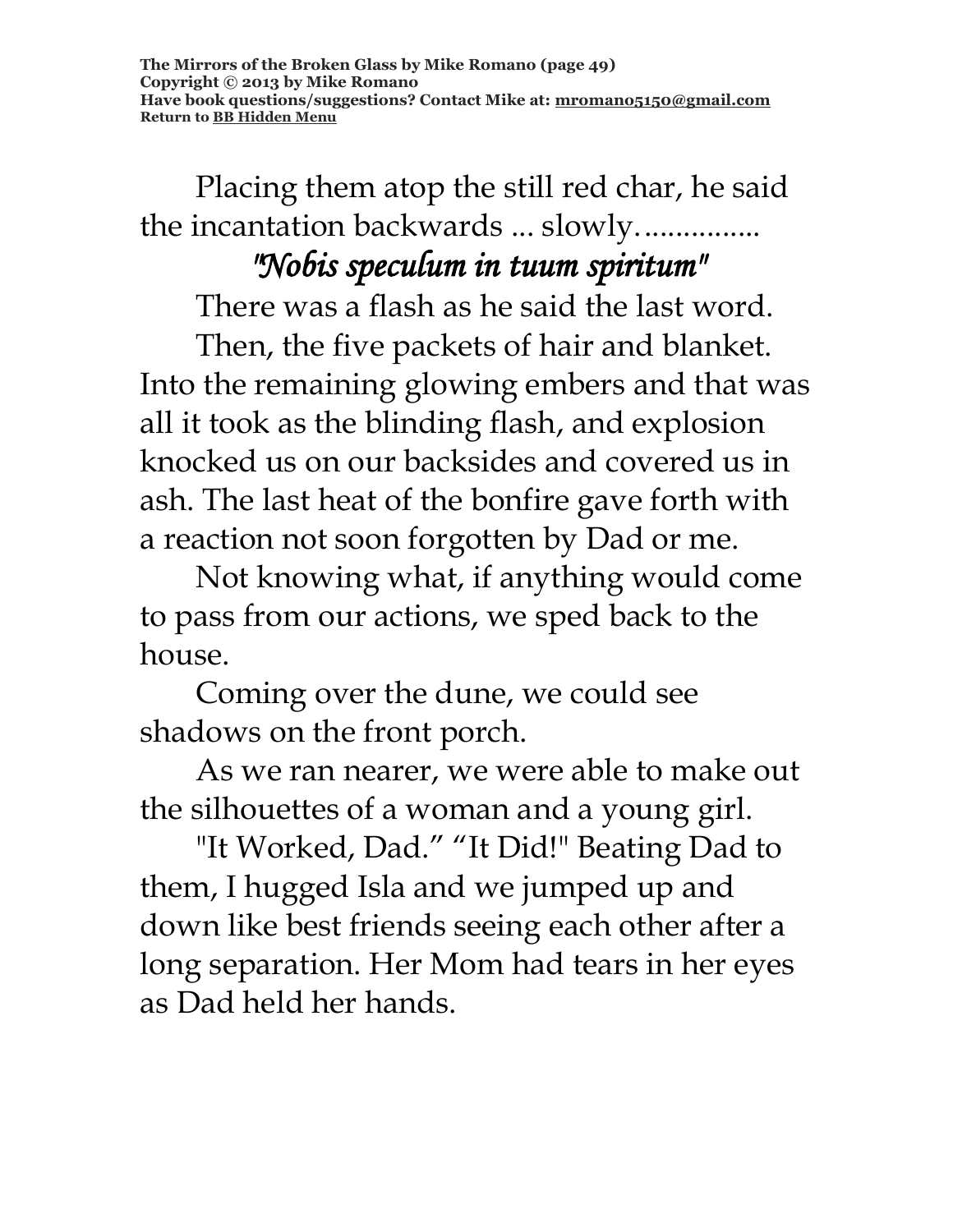**The Mirrors of the Broken Glass by Mike Romano (page 50) Copyright © 2013 by Mike Romano Have book questions/suggestions? Contact Mike at: [mromano5150@gmail.com](mailto:mromano5150@gmail.com) Return t[o BB Hidden Menu](https://www.bartlettbiographies.com/hidden-menu)**

We started to all walk back into the house when we heard the rumble fro deep in the woods.

Looking back towards the horrible noise, we saw a blinding tongue of light go straight up into the sky. It was from where we had been.

Carefully going back, we finally all stopped in front of where the giant tree stood...Only to see a burned piece of what once was along with scorched earth in the shape of a star.

The witches and their domain was sealed for all time, never to do evil upon the world again.

It seemed to calm Isla and her Mom as the walk back had smiles and even a bit of laughter.

When we returned, Katherine had a concerned look on her face that Dad recognized.

"You and Isla will be as Family and may live here as long as you like.

With this, Isla hugged me and Katherine the both of us, looking to Dad and simply smiling.

All went as one could believe a happy ending to have ...